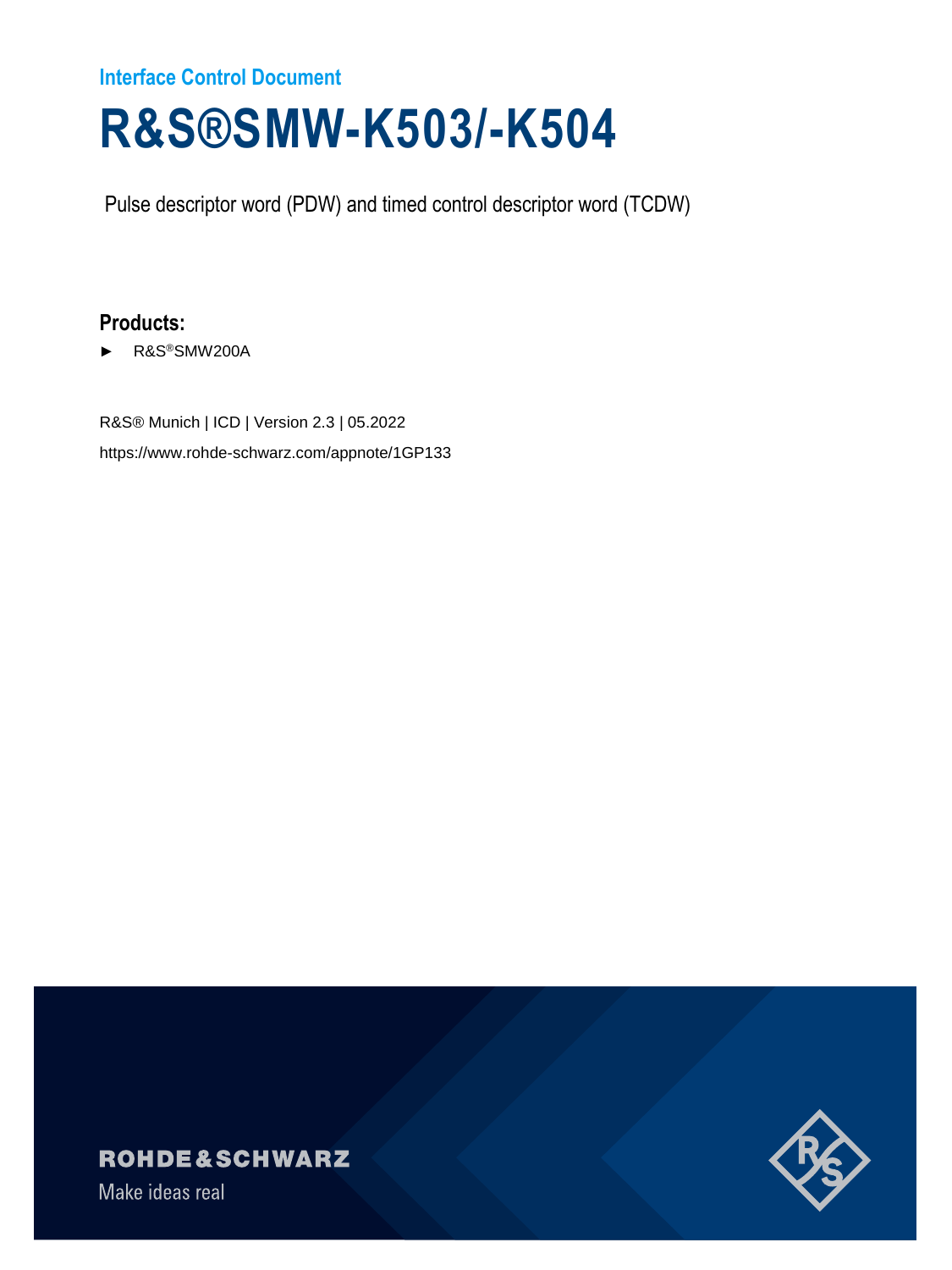| Version | Date       | Author     | Comments                                                                                                             |
|---------|------------|------------|----------------------------------------------------------------------------------------------------------------------|
| 2.3     | 15.05.2022 | R&S Munich | Correct error in chapter Pulse Descriptor Word Data Content<br>$\blacktriangleright$<br>(Body, Payload)              |
| 2.2     | 23.03.2022 | R&S Munich | Correct error in chapter Pulse Descriptor Word Data Content<br>$\blacktriangleright$<br>(Header)                     |
| 2.1     | 22.12.2021 | R&S Munich | Update of chapter Network Interface Properties<br>$\blacktriangleright$                                              |
| 2.0     | 02.09.2021 | R&S Munich | New ICD structure<br>$\blacktriangleright$                                                                           |
|         |            |            | New descriptor word naming: Control PDW $\rightarrow$ Timed control<br>▶<br>descriptor word (TCDW)                   |
|         |            |            | Removed RTDATA flag > RSVD<br>▶                                                                                      |
|         |            |            | New additional PDW format for new features<br>▶                                                                      |
|         |            |            | Shaped pulses<br>▶                                                                                                   |
|         |            |            | <b>Burst PDWs</b><br>▶                                                                                               |
| 1.5     | 17.5.2018  | R&S Munich | Added chapter about the relation between streaming rate of<br>$\blacktriangleright$<br>ARB snippets and memory usage |
|         |            |            | Changed maximum chirp with for real-time signals (25Bit)<br>▶                                                        |
|         |            |            | Updated Appendix2 minimum addressable RAM granularity<br>▶<br>from 64Samples to 1024 samples                         |
|         |            |            | Added PATH bit inside control PDWs to select affected RF<br>▶<br>channel                                             |
| 1.4     | 20.04.17   | R&S Munich | Changed control PDW format. frequency and amplitude<br>▶<br>changes are now possible simultaneously                  |
| 1.3     | 27.02.17   | R&S Munich | Included control PDWs<br>$\blacktriangleright$                                                                       |
| 1.2     | 18.01.17   | R&S Munich | Changed PDW Format to fixed length<br>$\blacktriangleright$                                                          |
| 1.1     | 13.12.16   | R&S Munich | Added appendix for calculation of maximum number of<br>$\blacktriangleright$<br>individual waveforms                 |
| 1.0     | 09.12.16   | R&S Munich | First draft<br>$\blacktriangleright$                                                                                 |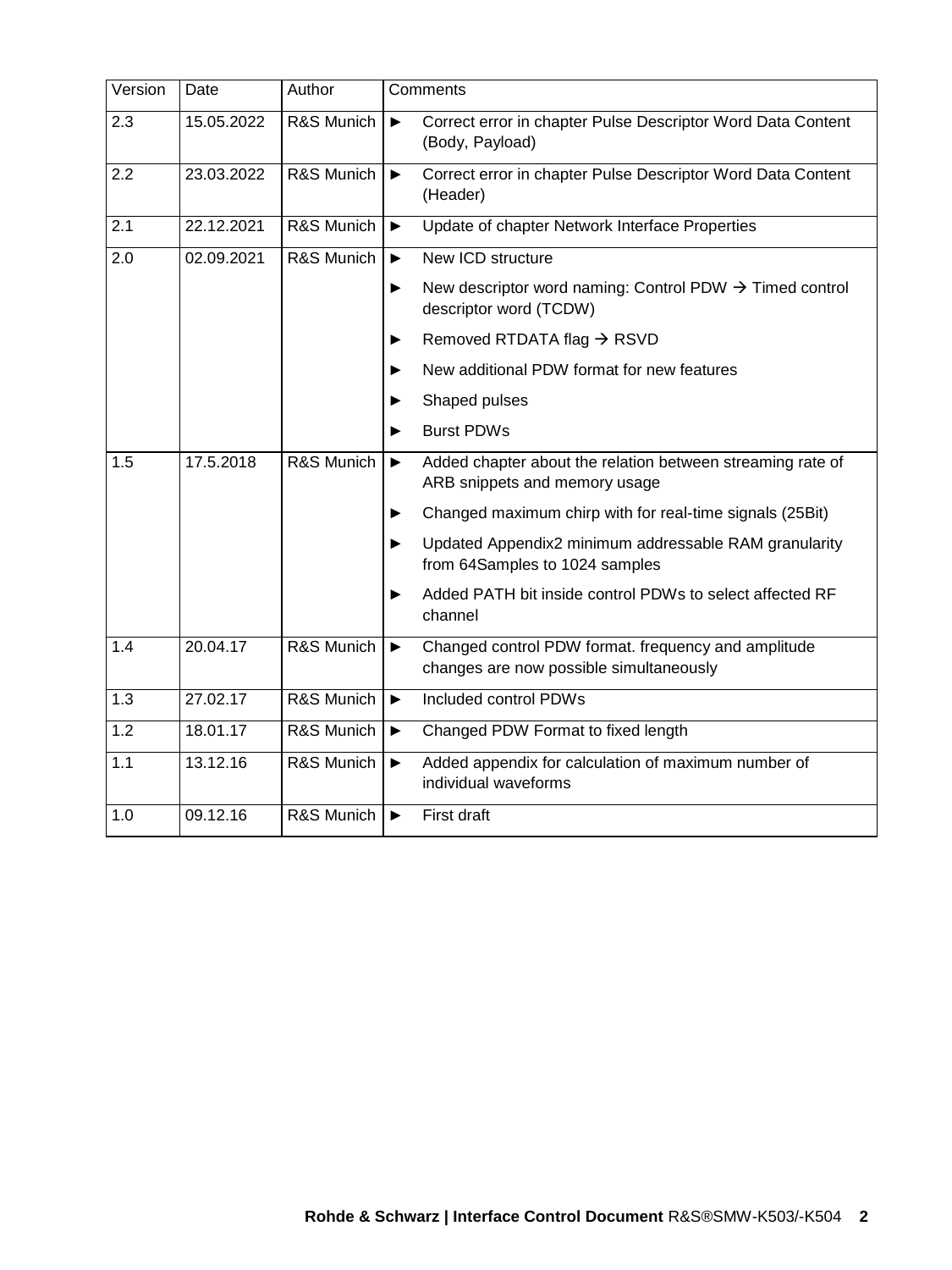# **Contents**

| 1                                |                                                                                                                              |
|----------------------------------|------------------------------------------------------------------------------------------------------------------------------|
| 1.1<br>1.2<br>1.3<br>1.4         |                                                                                                                              |
| $\mathbf 2$                      |                                                                                                                              |
| 2.1                              |                                                                                                                              |
| 2.1.1<br>2.1.2<br>2.1.3          |                                                                                                                              |
| 2.2                              |                                                                                                                              |
| 2.2.1<br>2.2.2<br>2.2.3<br>2.2.4 | Comparison of Basic and Expert Pulse Descriptor Word Format13<br>PDW based ARB segment streaming (rates and memory usage) 13 |
| 2.3                              |                                                                                                                              |
| 2.3.1<br>2.3.2<br>2.3.3          | Comparison of Basic and Expert Timed Control Descriptor Word Format 16                                                       |
| $\mathbf{3}$                     |                                                                                                                              |
| 3.1<br>3.2<br>3.3                |                                                                                                                              |
| 4                                |                                                                                                                              |
| 5                                | 20                                                                                                                           |
| A                                |                                                                                                                              |
| A.1<br>A.2<br>A.3<br>A.4         |                                                                                                                              |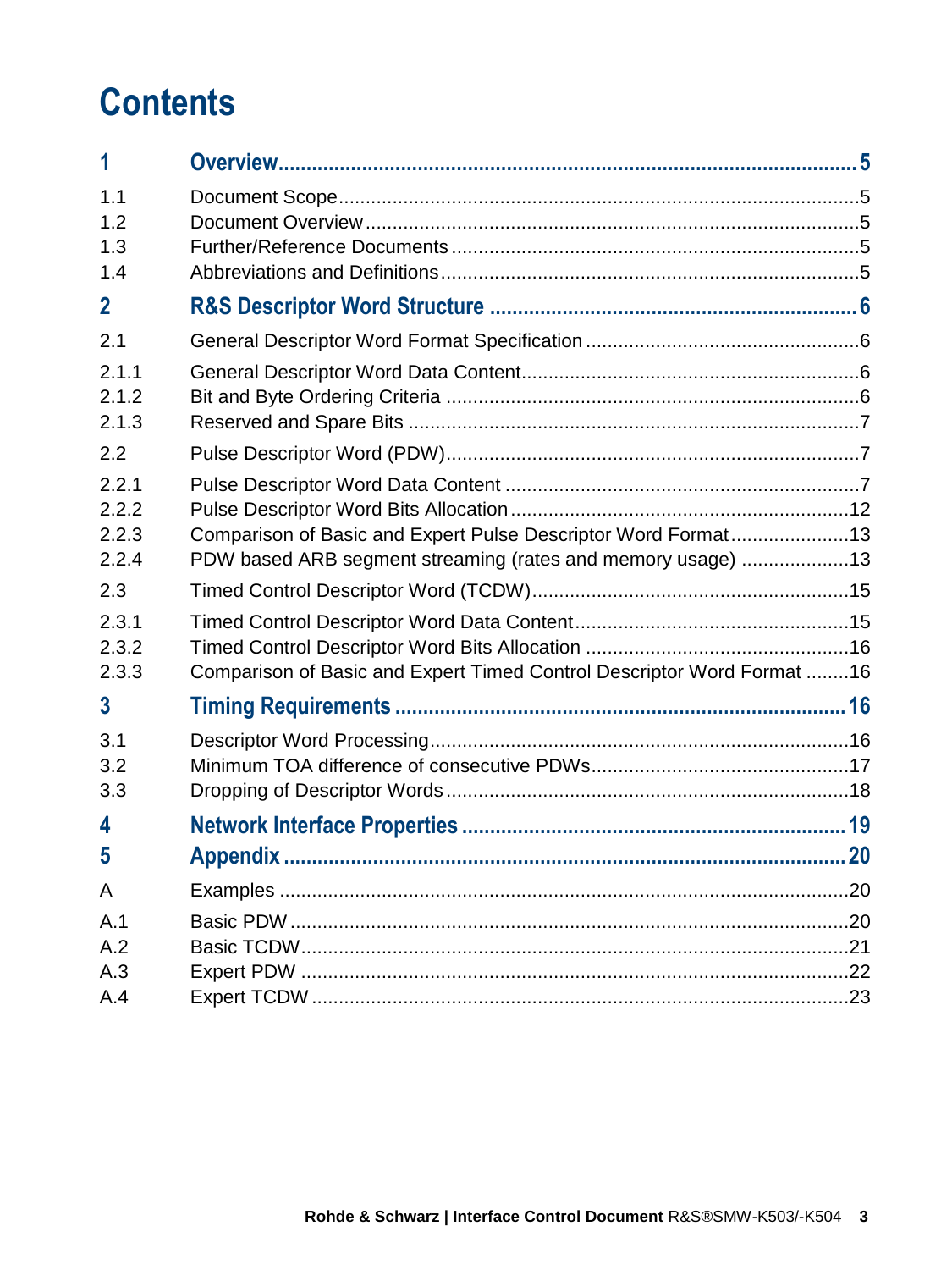# **List of Tables**

| TABLE 9: PDW PAYLOAD STRUCTURE FOR UNMODULATED REAL-TIME SIGNALS 10              |  |
|----------------------------------------------------------------------------------|--|
|                                                                                  |  |
| TABLE 11: PDW PAYLOAD STRUCTURE FOR TRIANGULAR REAL-TIME CHIRPS  10              |  |
| TABLE 12: PDW PAYLOAD STRUCTURE FOR BARKER CODED REAL-TIME SIGNALS 11            |  |
|                                                                                  |  |
| TABLE 14: PDW EXTENSION FIELD STRUCTURE FOR UNUSED EXTENSION FIELDS 12           |  |
|                                                                                  |  |
|                                                                                  |  |
|                                                                                  |  |
|                                                                                  |  |
|                                                                                  |  |
| TABLE 20: COMPARISON OF BASIC AND EXPERT PULSE DESCRIPTOR WORD FORMAT  13        |  |
| TABLE 21: OVERVIEW ABOUT RELATION OF MAX. ARB STREAMING RATE, WAVEFORM CLOCK     |  |
|                                                                                  |  |
|                                                                                  |  |
|                                                                                  |  |
|                                                                                  |  |
|                                                                                  |  |
|                                                                                  |  |
| TABLE 27: COMPARISON OF BASIC AND EXPERT TIMED CONTROL DESCRIPTOR WORD FORMAT 16 |  |
|                                                                                  |  |
| TABLE 29: ILLUSTRATION OF MIN. TOA DIFFERENCE OF CONSECUTIVE PDWS 18             |  |
|                                                                                  |  |
| TABLE 31: PULSE DROPPING: TOA OF SUCCESSIVE XDW < TOA OF CURRENT XDW + TON OF    |  |
|                                                                                  |  |
|                                                                                  |  |
| TABLE 33: BASIC PDW EXAMPLE TO GENERATE LINEAR FMCW REAL-TIME SIGNAL  20         |  |
| TABLE 34: BASIC TCDW EXAMPLE TO SWITCH INSTRUMENT RF LEVEL AND FREQUENCY 21      |  |
| TABLE 35: EXPERT PDW EXAMPLE TO GENERATE MULTIPLE TRIANGULAR FMCW REAL-TIME      |  |
|                                                                                  |  |
| TABLE 36: EXPERT TCDW EXAMPLE TO SWITCH INSTRUMENT RF LEVEL AND FREQUENCY  23    |  |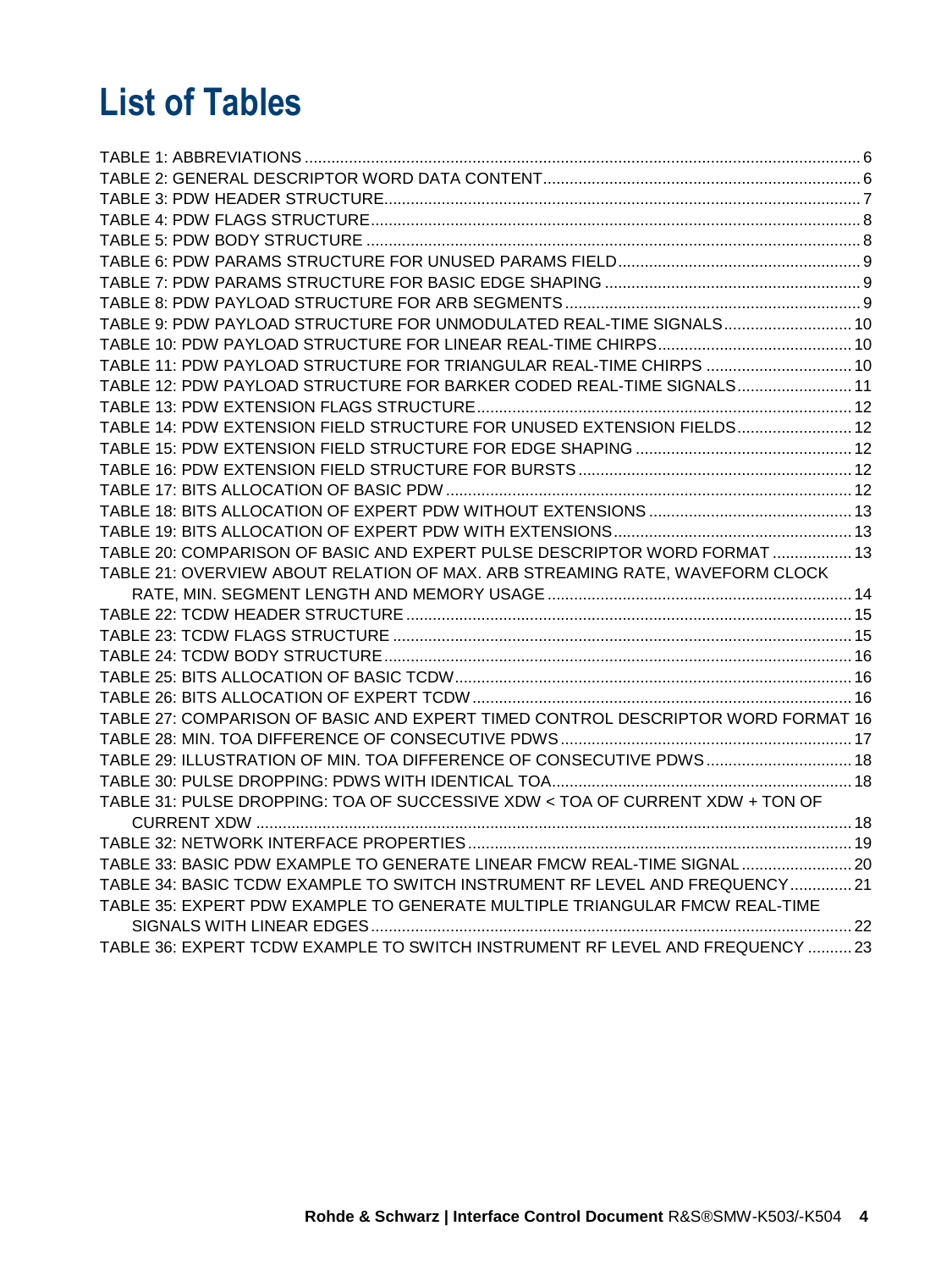# <span id="page-4-0"></span>**1 Overview**

# <span id="page-4-1"></span>**1.1 Document Scope**

The present R&S®SMW-K503/-K504 Interface Control Document contains information on

- the R&S descriptor word format, including pulse descriptor words and timed control descriptor words in basic and expert mode
- Timing requirements and limitations of the real-time control interface
- Properties of the ADV DATA/CTRL network interface

It is intended for use by customers using descriptor words to control the R&S®SMW200A in real-time. The interface control document specifies the interface between the customers hardware used for provision of descriptor words and the R&S®SMW200A ADV DATA/CTRL interface. Additional information on descriptor word processing inside the R&S®SMW200A is provided.

## <span id="page-4-2"></span>**1.2 Document Overview**

The present document is organized as follows:

- ► Chapter 1 is this introduction which provides the scope of the document, further reference and introduces a list of abbreviations and definitions
- ► Chapter 2 provides the R&S descriptor word structure, including pulse descriptor words and timed control descriptor words in basic and expert mode
- ► Chapter 3 provides timing requirements for PDW and TCDW streaming
- Chapter 4 provides information on the network interface

## <span id="page-4-3"></span>**1.3 Further/Reference Documents**

- [1] "R&S®SMW-K501/-K502/-K503/-K504/-K315 Extended and Real Time Sequencing, Pulse-on-Pulse Simulation User Manual," Rohde & Schwarz.
- [2] "R&S®SMW200A Vector Signal Generator User Manual," Rohde & Schwarz.
- [3] "Generation of Radar Signals in a Hardware in the Loop (HIL) Environment," Rohde & Schwarz, Application Note.

## <span id="page-4-4"></span>**1.4 Abbreviations and Definitions**

The abbreviation "SMW" is used in this document for the Rohde & Schwarz product R&S®SMW200A.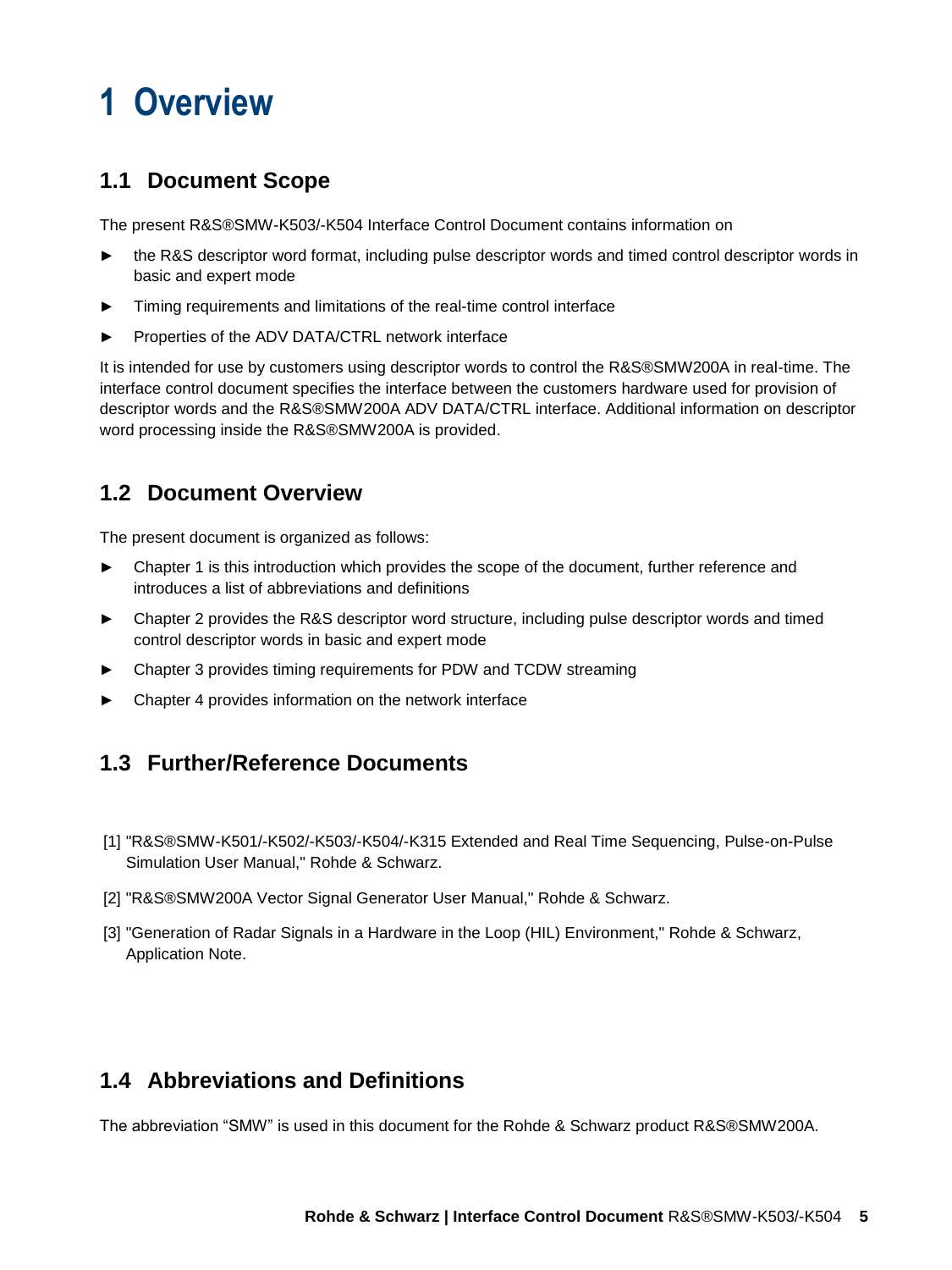The SMW is a general-purpose vector signal generator with outstanding RF performance. It is capable of generating signals for all main communication, radio and avionic standards and simulating GNSS signals. Equipped with one or more processing/coder boards, the SMW can be turned into a fully-fledged radar simulator for reliable and flexible testing.

Extended Sequencer:

The Extended Sequencer is a firmware application that allows the SMW to generate complex signal sequences in real-time.

Further abbreviations:

| <b>IPDW</b>  | <b>Pulse Descriptor Word</b>         |
|--------------|--------------------------------------|
| <b>ITCDW</b> | <b>Timed Control Descriptor Word</b> |
| <b>xDW</b>   | Descriptor Word                      |

Table 1: Abbreviations

# <span id="page-5-4"></span><span id="page-5-0"></span>**2 R&S Descriptor Word Structure**

## <span id="page-5-1"></span>**2.1 General Descriptor Word Format Specification**

## <span id="page-5-2"></span>**2.1.1 General Descriptor Word Data Content**

The SMW provides a dedicated interface to receive and process R&S descriptor words. R&S Pulse Descriptor Words (PDW) can be used to generate pulsed signals in real-time or replay pre-calculated waveform segments. R&S Timed Control Descriptor Words (TCDW) can be used to change instrument RF frequency and/or level or re-arm the Extended Sequencer.

| <b>Descriptor Word Type</b> | <b>Purpose</b>                                                                    |
|-----------------------------|-----------------------------------------------------------------------------------|
| <b>IPDW</b>                 | Generate pulsed signals in real-time.<br>Replay pre-calculated waveform segments. |
| <b>ITCDW</b>                | Control RF parameters.<br>Re-Arm Extended Sequencer.                              |

<span id="page-5-5"></span>Descriptor words are transmitted as sequence of bytes. For all descriptor words, their type is determined by flags in the header and flags section. The descriptor word size and content depend on the type.

## **2.1.1.1 Times**

All times are given as number of clock cycles of the internal 2.4 GHz clock signal.

## <span id="page-5-3"></span>**2.1.2 Bit and Byte Ordering Criteria**

All data values are encoded using the following bit and byte ordering criteria:

- For numbering, the most significant bit/byte is numbered as bit/byte 0
- For bit/byte ordering, the most significant bit/byte is transmitted first (big-endian)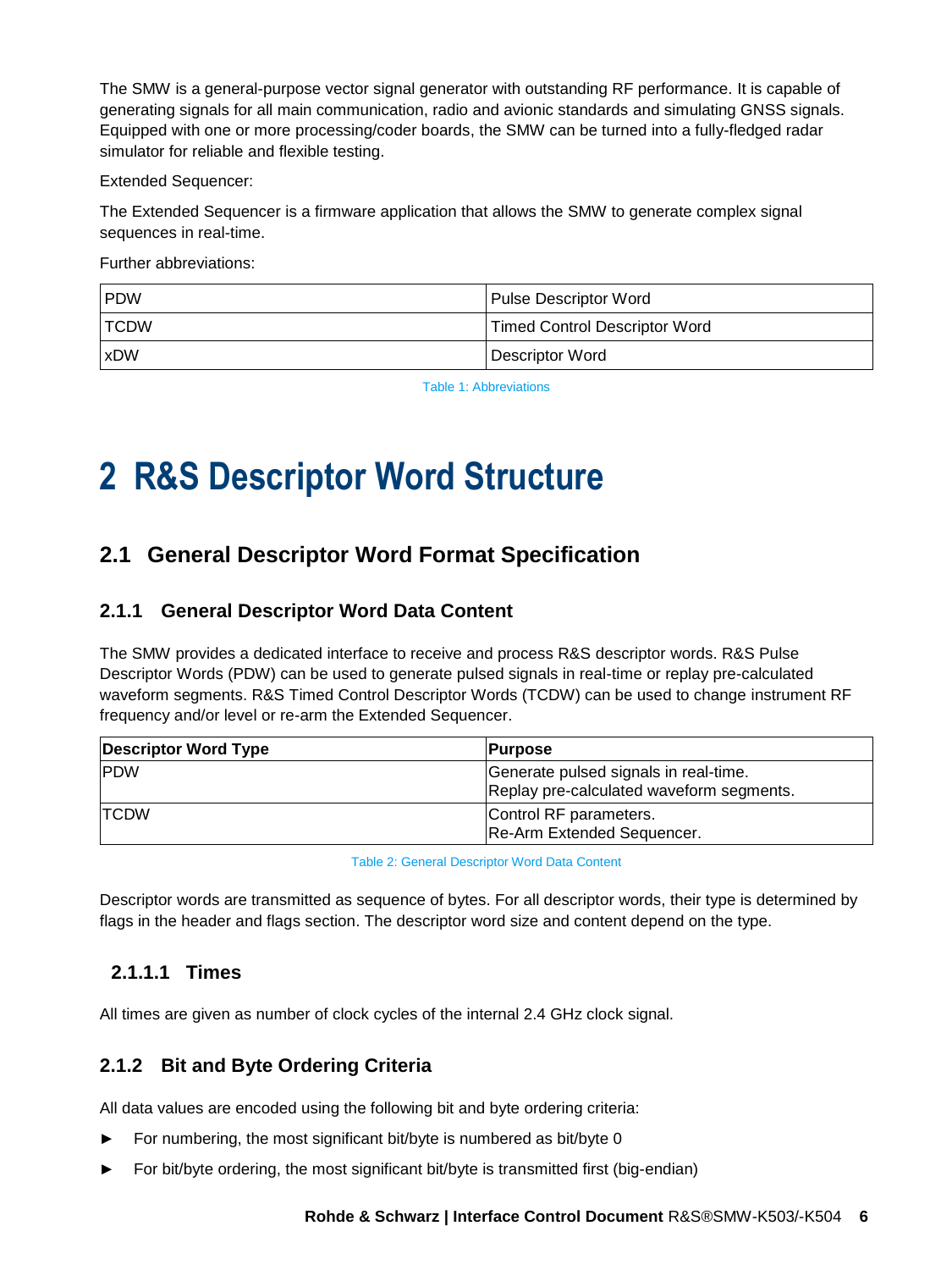## <span id="page-6-0"></span>**2.1.3 Reserved and Spare Bits**

Reserved and spare bits may be used for evolution, and defined in future updates of this ICD. In order to assure compatibility with future updates, these bits must be set to 0. The same applies for stuffing bits.

## <span id="page-6-1"></span>**2.2 Pulse Descriptor Word (PDW)**

Each pulse descriptor word consists of header, flags, body and payload. Depending on the operating mode (basic/expert) and whether a signal is generated in real-time based on the signal description or a precalculated waveform segment, also called ARB segment, is replayed, the content of each part is different. The expert pulse descriptor word format additionally can contain a parameter section or extensions. A mix of formats during a running simulation is not possible. The selection of the desired format can be done locally via the SMW GUI or remotely (SCPI commands).

In this section all PDW components are introduced. The basic and expert pulse descriptor word formats are defined. A comparison of basic and expert pulse descriptor words is provided.

#### <span id="page-6-2"></span>**2.2.1 Pulse Descriptor Word Data Content**

The header and flags section of each PDW contain information about the timing and the content (structure) of the PDW. Information about the RF characteristics of the desired signal are given in the body section. The payload section either addresses a pre-calculated ARB segment or contains information to generate a pulsed signal in real-time. In expert mode, the params section allows to perform basic pulse shaping on real-time generated signals. Or, the extensions section can be used to perform pulse shaping on real-time generated signals and/or generate multiple, identical pulsed signals with a single PDW (bursts).

#### **2.2.1.1 Header**

| 48 Bit<br><b>PDW header</b> |                |                                                                                                                                                                                                                                  |              | <b>56 Bit</b> |
|-----------------------------|----------------|----------------------------------------------------------------------------------------------------------------------------------------------------------------------------------------------------------------------------------|--------------|---------------|
| <b>Parameter</b>            | Data type      | <b>Description</b>                                                                                                                                                                                                               | <b>Basic</b> | <b>Expert</b> |
| TOA                         | unsigned int   | Timestamp relative to scenario start trigger event<br>$TOA = (time stamp in seconds) * 2.4e9$                                                                                                                                    | 44 Bit       | 52 Bit        |
| <b>SEG</b>                  | <b>Boolean</b> | Flag that indicates if the PDW is used to address<br>pre-calculated waveform segments or the PDW is<br>used to generate pulsed signals in real-time<br>without a waveform segment<br>$0 =$ real-time signal<br>$1 = ARB segment$ | 1 Bit        | 1 Bit         |
| USE EXTENSION               | <b>Boolean</b> | $0 =$ PDW extension block is not used<br>$1 =$ PDW extension block is used                                                                                                                                                       |              | 1 Bit         |
| <b>PARAMS</b>               | unsigned int   | Additional parameters<br>$0 = No$ params<br>$1 = Use basic edge shaping$<br>$2 = RSVD$<br>$3 = RSVD$                                                                                                                             |              | 2 Bit         |
| <b>RSVD</b>                 |                | Reserved for future use                                                                                                                                                                                                          | 3 Bit        |               |

The PDW header section contains the time of arrival (TOA) and flags which define the content of the PDW.

<span id="page-6-3"></span>Table 3: PDW Header Structure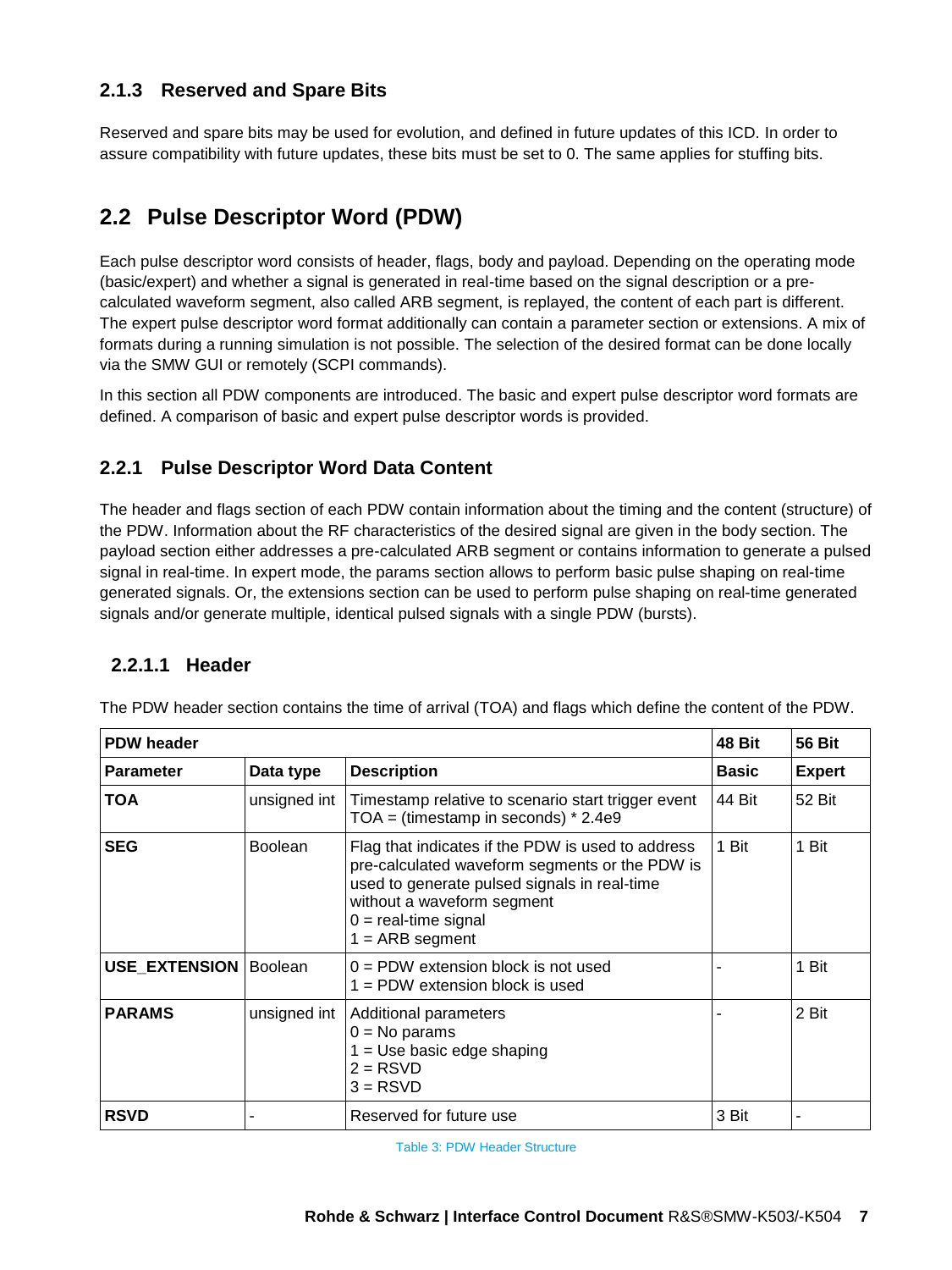## **2.2.1.2 Flags**

| <b>PDW flags</b><br>8 Bit   |                |                                                                                                                                                                                                       |              | 8 Bit         |
|-----------------------------|----------------|-------------------------------------------------------------------------------------------------------------------------------------------------------------------------------------------------------|--------------|---------------|
| <b>Parameter</b>            | Data type      | <b>Description</b>                                                                                                                                                                                    | <b>Basic</b> | <b>Expert</b> |
| <b>CTRL</b>                 | <b>Boolean</b> | Indicates whether the descriptor word is a PDW or a<br><b>TCDW</b><br>$0 = PDW$<br>$1 = TCDW$                                                                                                         | 1 Bit        | 1 Bit         |
| <b>RSVD</b>                 |                | Reserved for future use                                                                                                                                                                               | 1 Bit        | 1 Bit         |
| PHASE_MOD<br><b>Boolean</b> |                | Indicates phase mode<br>$0 =$ value in PHS field inside PDW body is absolute<br>1 = value in PHS field inside PDW body is relative to<br>the phase value of the last sample of the previous<br>signal | 1 Bit        | 1 Bit         |
| <b>IGNORE PDW</b>           | <b>Boolean</b> | PDW is ignored (no signal output)                                                                                                                                                                     | 1 Bit        | 1 Bit         |
| M4                          | <b>Boolean</b> | Reserved for future use                                                                                                                                                                               | 1 Bit        | 1 Bit         |
| M3                          | <b>Boolean</b> | Set Marker 3                                                                                                                                                                                          | 1 Bit        | 1 Bit         |
| M <sub>2</sub>              | <b>Boolean</b> | Set Marker 2                                                                                                                                                                                          | 1 Bit        | 1 Bit         |
| M <sub>1</sub>              | <b>Boolean</b> | Set Marker 1                                                                                                                                                                                          | 1 Bit        | 1 Bit         |

The PDW flags section contains information about the xDW type, phase mode and marker settings.

Table 4: PDW Flags Structure

### <span id="page-7-0"></span>**2.2.1.3 Body**

The PDW body section contains offset values for frequency, level and phase relative to the instrument RF settings.

<span id="page-7-1"></span>

| <b>PDW Body</b>     |                 |                                                                                                                                                                  | 64 Bit       | 64 Bit        |
|---------------------|-----------------|------------------------------------------------------------------------------------------------------------------------------------------------------------------|--------------|---------------|
| <b>Parameter</b>    | Data type       | <b>Description</b>                                                                                                                                               | <b>Basic</b> | <b>Expert</b> |
| <b>FREQ OFFSET</b>  | int             | Frequency offset added to instrument RF frequency.<br>-1 GHz $\le$ = frequency_offset $\le$ = 1 GHz<br>FREQ_OFFSET= (frequency_offset / 2.4e9) * 2 <sup>32</sup> | 32 Bit       | 32 Bit        |
| LEVEL_OFFSET        | unsigned<br>int | Level offset subtracted from instrument RF level.<br>level offset $>= 0$ dB<br>LEVEL_OFFSET = $10$ <sup>(-level_offset / 20) *</sup> 2 <sup>15</sup>             | 16 Bit       | 16 Bit        |
| <b>PHASE OFFSET</b> | unsigned<br>int | Phase offset<br>$0^{\circ}$ <= phase_offset < 360 $^{\circ}$<br>PHASE_OFFSET = phase_offset/360 $\degree$ * 2 <sup>16</sup>                                      | 16 Bit       | 16 Bit        |

Table 5: PDW Body Structure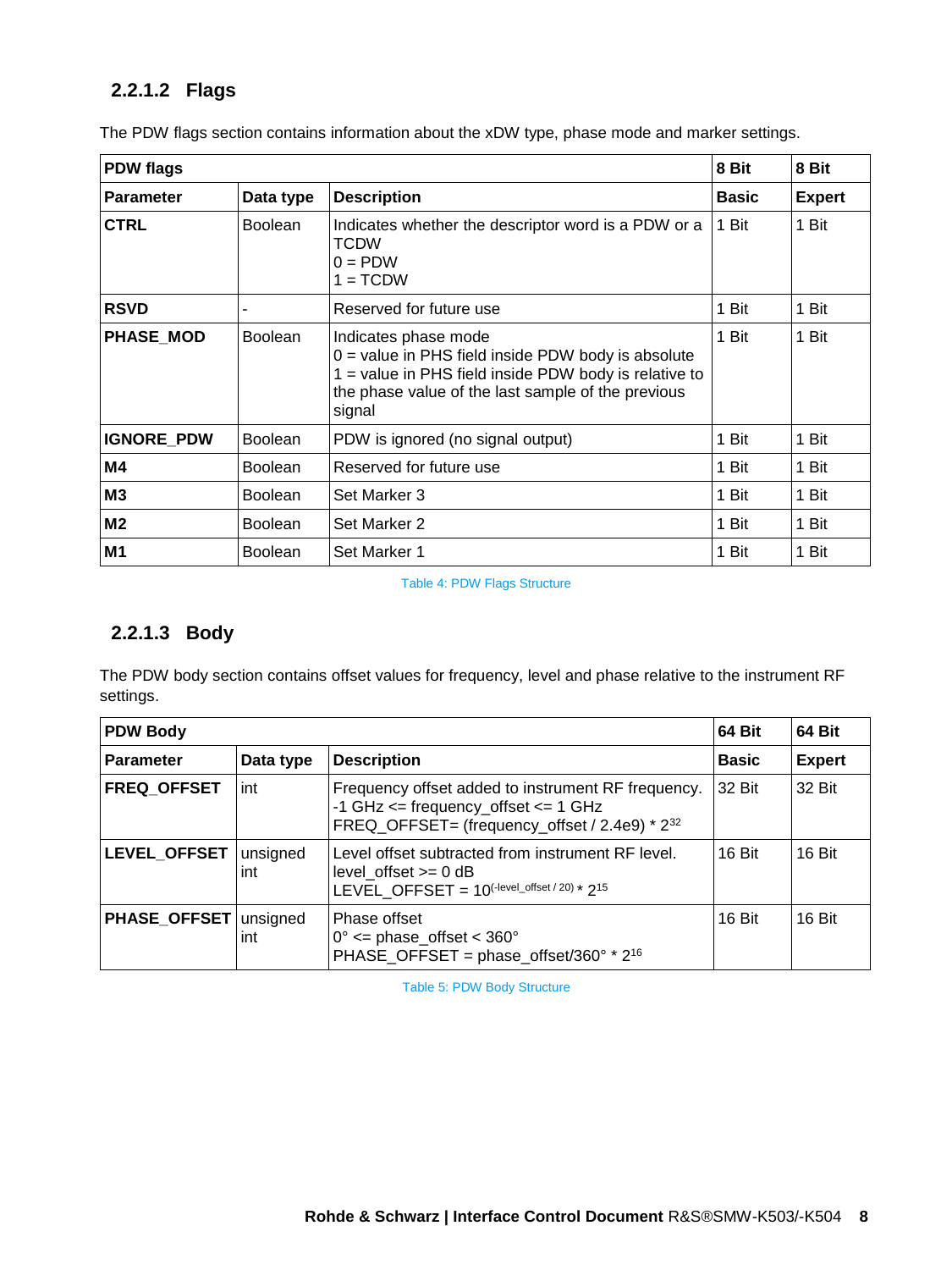## **2.2.1.4 Params (only in expert mode)**

Depending on the PARAMS bits in the PDW header, this 4 Byte block can be used for basic edge shaping. If USE\_EXTENSION is set (USE\_EXTENSION = 1), this block has to be omitted completely.

| <b>32 Bit</b><br><b>PDW params [PARAMS = 0]</b>       |  |                                |             |
|-------------------------------------------------------|--|--------------------------------|-------------|
| <b>Description</b><br><b>Data type</b><br>l Parameter |  |                                | <b>Size</b> |
| <b>STUFFING</b>                                       |  | Params block unused. Set to 0. | 32 Bit      |

#### Table 6: PDW Params Structure for unused Params field

<span id="page-8-0"></span>

| PDW params [PARAMS = 1] (only supported for real-time signals: SEG=0) |                 |                                                                                                                                                    |             |
|-----------------------------------------------------------------------|-----------------|----------------------------------------------------------------------------------------------------------------------------------------------------|-------------|
| <b>Parameter</b>                                                      | Data type       | <b>Description</b>                                                                                                                                 | <b>Size</b> |
| <b>EDGE TYPE</b>                                                      | unsigned<br>int | Describes rising/falling edge type<br>$0 =$ Linear<br>$1 = Cosine$                                                                                 | 3 Bit       |
| <b>MULTIPLIER</b>                                                     | <b>Boolean</b>  | Multiplier of Rise/Fall time to increase setting range.<br>$0 = x1$<br>$1 = x8$                                                                    | 1 Bit       |
| <b>RSVD</b>                                                           |                 | Reserved for future use                                                                                                                            | 6 Bit       |
| <b>RISE FALL TIME</b>                                                 | unsigned<br>int | Rise/Fall time (first sample to last sample; is added to<br>pulse width)<br>RISE_FALL_TIME = ((Rise/Fall time in seconds) /<br>Multiplier) * 2.4e9 | 22 Bit      |

Table 7: PDW Params Structure for basic edge shaping

#### <span id="page-8-1"></span>**2.2.1.5 Payload**

Depending on the SEG flag settings and the type of real-time signal, different payloads apply.

The payload section either contains the segment index of a pre-calculated waveform or data that describes a real-time signal.

The following types of signals can be generated in real-time and do not require a pre-calculated waveform segment:

- Rectangular pulses with variable pulse width
- Barker codes (R2a, R2b, R3, R4a, R4b, R5, R7, R11, R13)
- Frequency chirps (Up, Down, Triangle)
- Optional edge shaping on real-time pulses

For waveform playback the SEG flag in the PDW HEADER has to be set to '1'.

<span id="page-8-2"></span>

| <b>ARB Segment [SEG = 1]</b><br>136 Bit             |  |                                                                                          |               | 96 Bit        |
|-----------------------------------------------------|--|------------------------------------------------------------------------------------------|---------------|---------------|
| <b>Description</b><br><b>Parameter</b><br>Data type |  |                                                                                          | l Basic       | <b>Expert</b> |
| <b>SEGMENT_IDX</b><br>unsigned<br>int               |  | Index of the pre-calculated waveform, which was<br>loaded into the SMW memory in advance | <b>24 Bit</b> | 24 Bit        |
| <b>RSVD</b><br>Reserved for future use<br>-         |  | 112 Bit                                                                                  | <b>72 Bit</b> |               |

Table 8: PDW Payload Structure for ARB segments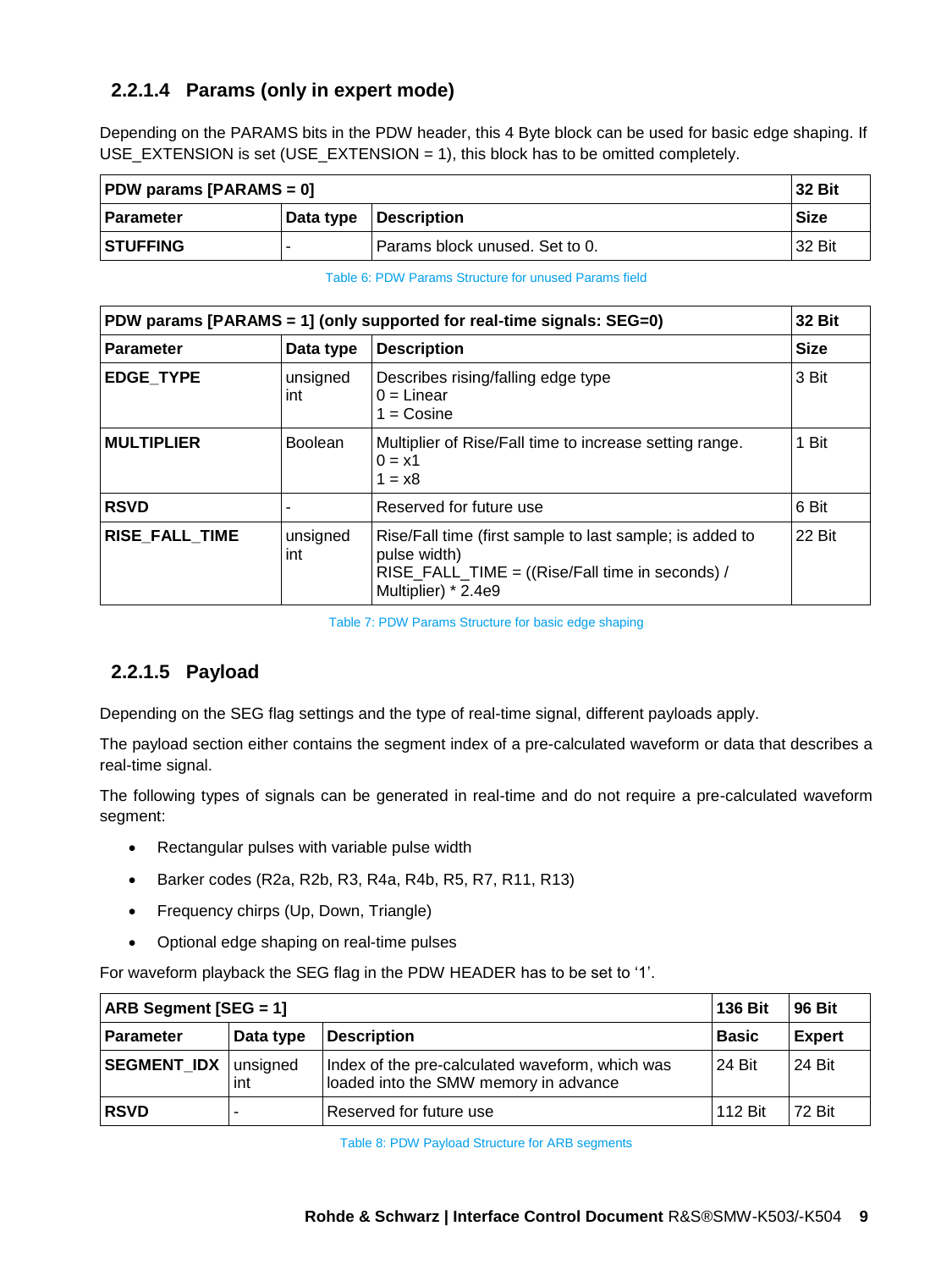For a real-time signal the SEG flag in the PDW HEADER has to be set to '0'.

|                  | Real-Time Signal Unmod [SEG = 0 and MOD=0] |                                                                                             |              | <b>96 Bit</b> |
|------------------|--------------------------------------------|---------------------------------------------------------------------------------------------|--------------|---------------|
| <b>Parameter</b> | Data type                                  | <b>Description</b>                                                                          | <b>Basic</b> | <b>Expert</b> |
| <b>MOD</b>       | unsigned<br>int                            | Type of modulation<br>$0 =$ Rectangular pulse                                               | 4 Bit        | 4 Bit         |
| <b>TON</b>       | unsigned<br>int                            | Time on = Pulse width (first sample to last sample)<br>TON = (Time on in seconds) $*$ 2.4e9 | 44 Bit       | 44 Bit        |
| <b>RSVD</b>      |                                            | Reserved for future use                                                                     | 88 Bit       | 48 Bit        |

Table 9: PDW Payload Structure for unmodulated real-time signals

<span id="page-9-0"></span>

|                  |                 | Real-Time Signal Linear Chirp [SEG = 0 and MOD=1]                                                                                                                                                                                                 | <b>136 Bit</b> | <b>96 Bit</b>  |
|------------------|-----------------|---------------------------------------------------------------------------------------------------------------------------------------------------------------------------------------------------------------------------------------------------|----------------|----------------|
| <b>Parameter</b> | Data type       | <b>Description</b>                                                                                                                                                                                                                                | <b>Basic</b>   | <b>Expert</b>  |
| <b>MOD</b>       | unsigned<br>int | Type of modulation<br>$1 =$ Linear Chirp                                                                                                                                                                                                          | 4 Bit          | 4 Bit          |
| <b>RSVD</b>      |                 | Reserved for future use                                                                                                                                                                                                                           | 19 Bit         | 3 Bit          |
| <b>TON</b>       | unsigned<br>int | Time on = Pulse width (first sample to last sample)<br>25 Bit<br>TON = (Time on in seconds) $*$ 2.4e9                                                                                                                                             |                | 25 Bit         |
| <b>FREQ INC</b>  | int             | Frequency step in Hz/Sample<br>freq_step = (bandwidth in Hz)/ (N_samples $-1$ )<br>When using edge shaping, N_samples includes rising<br>and falling edges.<br>Without edge shaping, N_samples = TON.<br>FREQ_INC = $(freq\_step/2.4e9) * 2^{64}$ | 64 Bit         | 64 Bit         |
| <b>RSVD</b>      |                 | Reserved for future use                                                                                                                                                                                                                           | 24 Bit         | $\blacksquare$ |

Table 10: PDW Payload Structure for linear real-time chirps

<span id="page-9-1"></span>

|                  |                 | Real-Time Signal Triangular Chirp [SEG = 0 and MOD=2]                                                                                                                                                                                            | <b>136 Bit</b> | <b>96 Bit</b> |
|------------------|-----------------|--------------------------------------------------------------------------------------------------------------------------------------------------------------------------------------------------------------------------------------------------|----------------|---------------|
| <b>Parameter</b> | Data type       | <b>Description</b>                                                                                                                                                                                                                               | <b>Basic</b>   | <b>Expert</b> |
| <b>MOD</b>       | unsigned<br>int | Type of modulation<br>$2 = Triangular Chirp$                                                                                                                                                                                                     | 4 Bit          | 4 Bit         |
| <b>RSVD</b>      |                 | Reserved for future use                                                                                                                                                                                                                          | 19 Bit         | 3 Bit         |
| <b>TON</b>       | unsigned<br>int | Time on = Pulse width (first sample to last sample)<br>TON = (Time on in seconds) $*$ 2.4e9                                                                                                                                                      | 25 Bit         | 25 Bit        |
| <b>FREQ INC</b>  | int             | Frequency step in Hz/Sample<br>freq_step = $(bandwidth in Hz)/(N_samples - 1)$<br>When using edge shaping, N_samples includes rising<br>and falling edges.<br>Without edge shaping, N_samples = TON.<br>FREQ_INC = $(freq\_step/2.4e9) * 2^{64}$ | 64 Bit         | 64 Bit        |
| <b>RSVD</b>      |                 | Reserved for future use                                                                                                                                                                                                                          | 24 Bit         |               |

<span id="page-9-2"></span>Table 11: PDW Payload Structure for triangular real-time chirps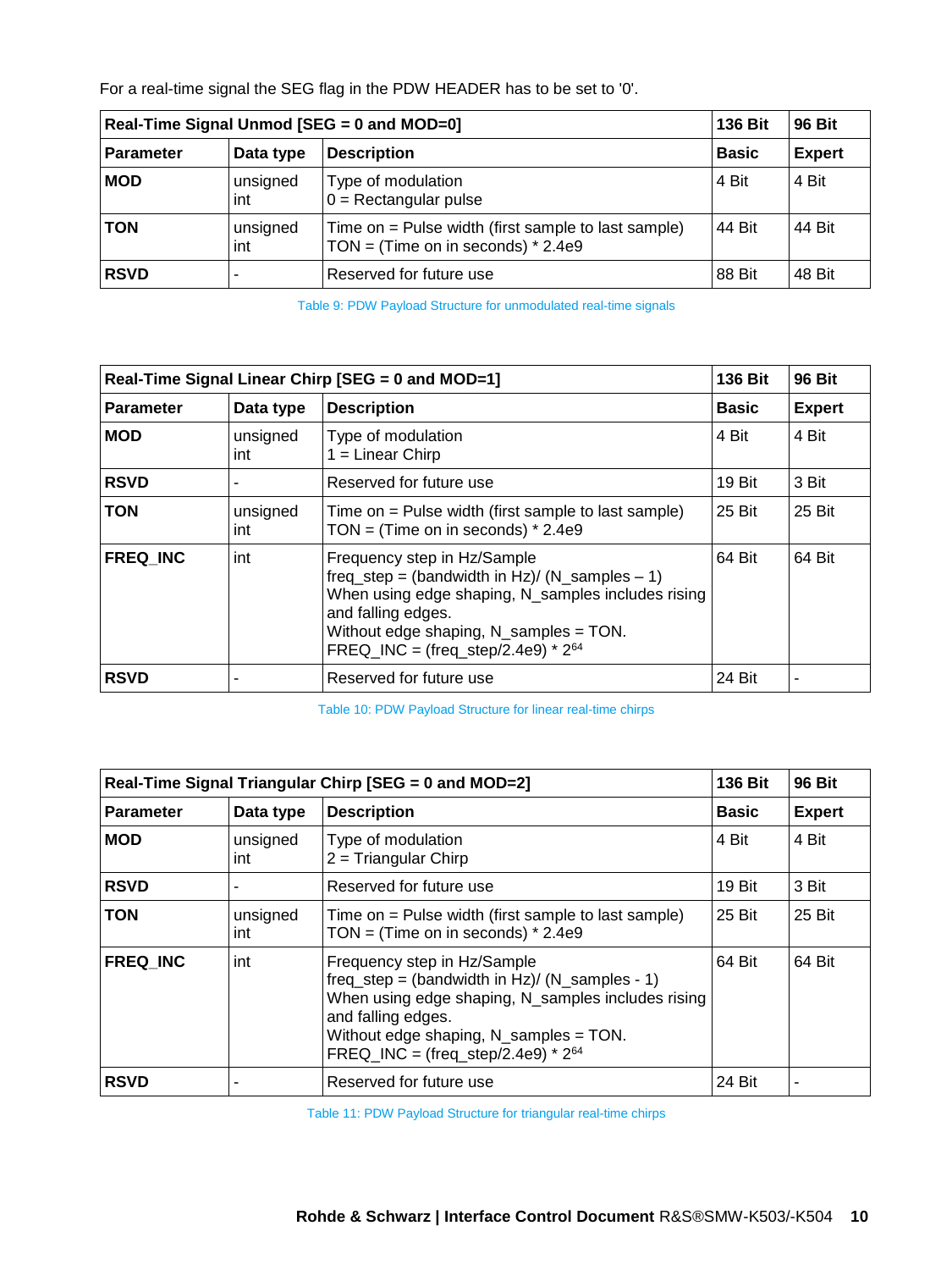|                  | Real-Time Signal Barker [SEG = 0 and MOD=3] |                                                                                                                                                                                                                                                                                                     |        |              |               |
|------------------|---------------------------------------------|-----------------------------------------------------------------------------------------------------------------------------------------------------------------------------------------------------------------------------------------------------------------------------------------------------|--------|--------------|---------------|
| <b>Parameter</b> | Data type                                   | <b>Description</b>                                                                                                                                                                                                                                                                                  |        | <b>Basic</b> | <b>Expert</b> |
| <b>MOD</b>       | unsigned<br>int                             | Type of modulation<br>$3 =$ Barker code                                                                                                                                                                                                                                                             | 4 Bit  | 4 Bit        |               |
| CHIP_WIDTH       | unsigned<br>int                             | Chip width of one Barker code chip<br>CHIP_WIDTH = (chip_width in seconds) * 2.4e9<br>The minimum supported chip width of a barker coded<br>pulse is currently limited to 3.75 ns<br>$(CHIP_WIDTH = 9)$ .<br>The total pulse width is determined by the Barker<br>code length times the chip width. | 44 Bit | 44 Bit       |               |
| <b>CODE</b>      | unsigned<br>int                             | Code to select the type of Barker code<br><b>CODE</b><br>Length<br>Sequence<br>2<br>0<br>$+ -$<br>2<br>1<br>$++$<br>$\overline{2}$<br>3<br>$+ + -$<br>3<br>4<br>$^{+++}$<br>4<br>4<br>$+ - -$<br>5<br>5<br>$++++-+$<br>6<br>7<br>$++++-+$<br>7<br>11<br>+++---+--+-<br>8<br>13<br>+++++--++-+-+     |        | 4 Bit        | 4 Bit         |
| <b>RSVD</b>      |                                             | Reserved for future use                                                                                                                                                                                                                                                                             |        | 4 Bit        | 4 Bit         |
| <b>STUFFING</b>  |                                             | Stuffing bits                                                                                                                                                                                                                                                                                       |        | 16 Bit       | 16 Bit        |
| <b>RSVD</b>      |                                             | Reserved for future use                                                                                                                                                                                                                                                                             |        | 64 Bit       | 24 Bit        |

|  |  | Table 12: PDW Payload Structure for Barker coded real-time signals |  |  |
|--|--|--------------------------------------------------------------------|--|--|
|  |  |                                                                    |  |  |

## <span id="page-10-0"></span>**2.2.1.6 Extension (only in expert mode)**

The 20 Byte extension is evaluated if the USE\_EXTENSION bit in the header is set to 1. This Block has three extension fields which can be used by setting the corresponding extension flags.

## **2.2.1.6.1 Extension Flags**

The extension flags section allows the user to define the type of extension. Up to three extension fields can be used.

| <b>PDW extension flags</b> |                 |                                                                                                    | 16 Bit      |
|----------------------------|-----------------|----------------------------------------------------------------------------------------------------|-------------|
| <b>Parameter</b>           | Data type       | <b>Description</b>                                                                                 | <b>Size</b> |
| FIELD_1_TYPE               | unsigned<br>int | Describes type of field 1<br>$0 =$ Unused<br>$1 = Edge field$<br>$2 =$ Burst field<br>$3-7 = RSVD$ | 3 Bit       |
| <b>FIELD 2 TYPE</b>        | unsigned<br>int | Describes type of field 2<br>$0 =$ Unused<br>$1 = Edge field$<br>$2 =$ Burst field<br>$3-7 = RSVD$ | 3 Bit       |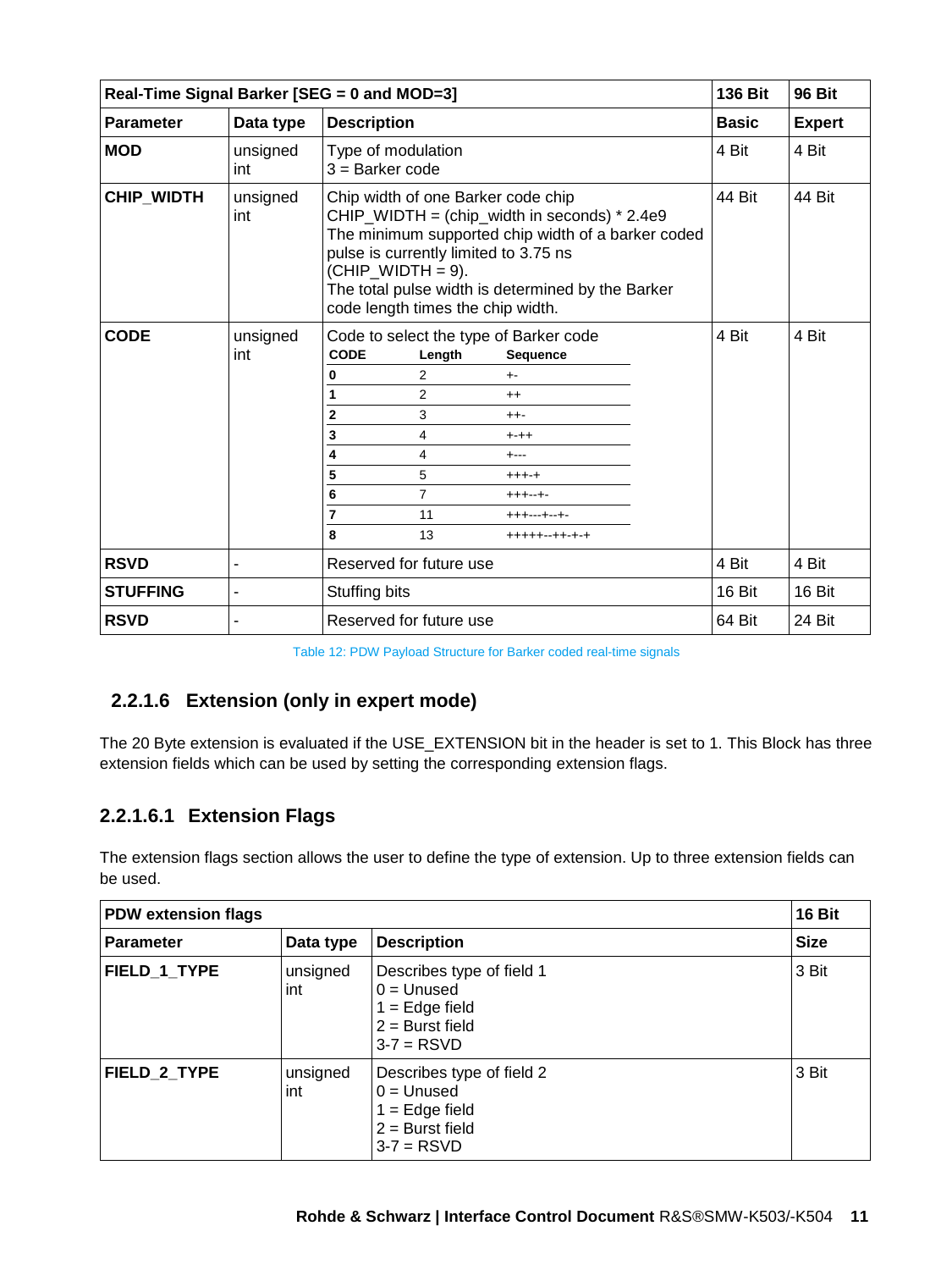| FIELD 3 TYPE | unsigned<br>int | Describes type of field 3<br>$0 =$ Unused<br>$1 = Edge field$<br>$2 =$ Burst field<br>$3-7 = RSVD$ | 3 Bit |
|--------------|-----------------|----------------------------------------------------------------------------------------------------|-------|
| <b>RSVD</b>  |                 | Reserved for future use                                                                            | 7 Bit |

Table 13: PDW Extension Flags Structure

## <span id="page-11-1"></span>**2.2.1.6.2 Extension Fields**

| Unused Field [FIELD_x_TYPE = 0] |           |                    | 48 Bit      |
|---------------------------------|-----------|--------------------|-------------|
| l Parameter                     | Data type | <b>Description</b> | <b>Size</b> |
| <b>STUFFING</b>                 |           | Fill with 0        | 148 Bit     |

Table 14: PDW Extension Field Structure for Unused Extension Fields

<span id="page-11-2"></span>

|                   |                 | Edge Field [FIELD_x_TYPE = 1] (only supported for real-time signals: $SEG=0$ )                                                    | 48 Bit      |
|-------------------|-----------------|-----------------------------------------------------------------------------------------------------------------------------------|-------------|
| <b>Parameter</b>  | Data type       | <b>Description</b>                                                                                                                | <b>Size</b> |
| <b>EDGE TYPE</b>  | unsigned<br>int | Describes rising/falling edge type<br>$0 =$ Linear<br>$1 = Cosine$                                                                | 3 Bit       |
| <b>MULTIPLIER</b> | <b>Boolean</b>  | Multiplier of rise/fall time to increase setting range.<br>$0 = x1$<br>$1 = x8$                                                   | 1 Bit       |
| RISE_TIME         | unsigned<br>int | Rise time (first sample to last sample; is added to pulse<br>width)<br>RISE TIME = $((Rise time in seconds) / Multiplier) *2.4e9$ | 22 Bit      |
| <b>FALL TIME</b>  | unsigned<br>int | Fall time (first sample to last sample; is added to pulse<br>width)<br>FALL TIME = $((Fall time in seconds) / Multiplier) *2.4e9$ | 22 Bit      |

#### Table 15: PDW Extension Field Structure for Edge Shaping

<span id="page-11-3"></span>

| Burst Field [FIELD_x_TYPE = 2]                      |                 |                                                                                               | <b>48 Bit</b> |
|-----------------------------------------------------|-----------------|-----------------------------------------------------------------------------------------------|---------------|
| <b>Description</b><br><b>Parameter</b><br>Data type |                 |                                                                                               | <b>Size</b>   |
| <b>BURST PRI</b>                                    | unsigned<br>int | Pulse repetition interval (PRI)<br>BURST PRI = $(PRI in seconds) * 2.4e9$                     | 32 Bit        |
| BURST_ADD_PULSES   unsigned                         | int             | Number of repetitions in addition to the initial signal (real-<br>time signal or ARB segment) | 16 Bit        |

Table 16: PDW Extension Field Structure for Bursts

## <span id="page-11-4"></span><span id="page-11-0"></span>**2.2.2 Pulse Descriptor Word Bits Allocation**

<span id="page-11-5"></span>The following tables illustrate the PDW bit allocation for basic and expert PDWs without and with extensions.

| Header | <b>Flags</b> | <b>Body</b> | Payload | <b>Total</b><br>$ $ (bits) |
|--------|--------------|-------------|---------|----------------------------|
| 48     | 8            | 64          | 136     | 256                        |

Table 17: Bits allocation of basic PDW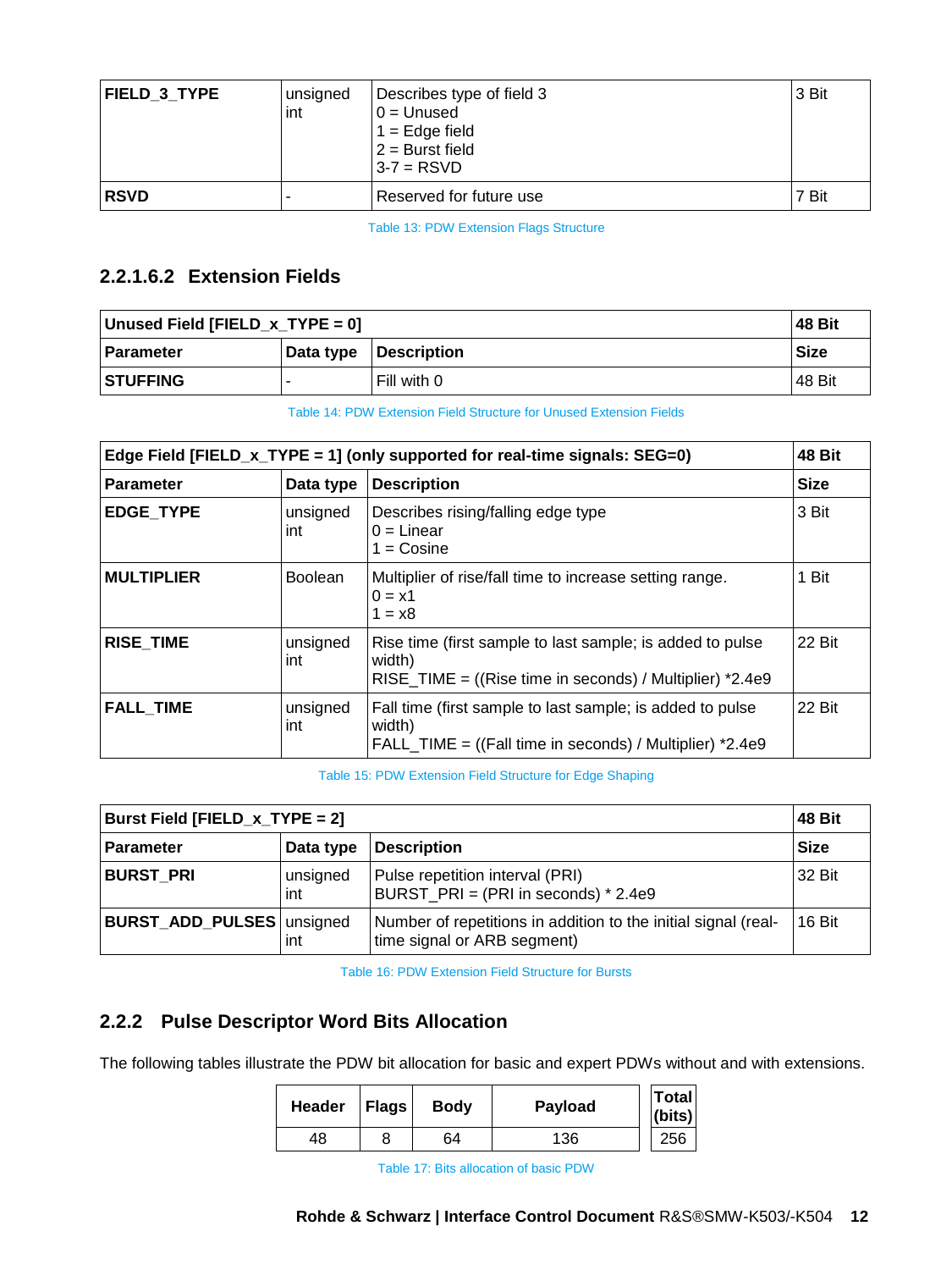| <b>Header</b> | <b>Flags</b> | <b>Body</b> | <b>Params Payload</b> | <b>Total</b><br>(bits) |
|---------------|--------------|-------------|-----------------------|------------------------|
| 56            |              | 64          | 96                    | 256                    |

|  |  | Table 18: Bits allocation of expert PDW without extensions |  |
|--|--|------------------------------------------------------------|--|
|--|--|------------------------------------------------------------|--|

<span id="page-12-2"></span>

| Header | <b>Flags</b> | <b>Body</b> | Payload | <b>Flags</b> |    |    | <b>Extension   Extension   Extension   Extension  </b> | <b>Total</b><br>(bits) |
|--------|--------------|-------------|---------|--------------|----|----|--------------------------------------------------------|------------------------|
| 56     |              | 64          | 96      | 16           | 48 | 48 | 48                                                     | 384                    |

Table 19: Bits allocation of expert PDW with extensions

#### <span id="page-12-3"></span><span id="page-12-0"></span>**2.2.3 Comparison of Basic and Expert Pulse Descriptor Word Format**

The following table illustrates the differences between basic and expert PDW format. Expert PDW format is recommended.

|                                                                                                   | <b>Basic mode</b>                       | <b>Expert mode</b>           |                                |
|---------------------------------------------------------------------------------------------------|-----------------------------------------|------------------------------|--------------------------------|
|                                                                                                   |                                         | w/o Extensions               | <b>With Extensions</b>         |
| Size                                                                                              | 32 Byte                                 | 32 Byte                      | 48 Byte                        |
| Max. Playtime                                                                                     | ~ 2 h                                   |                              | $> 520$ h ( $\sim$ 21.5 days)  |
| Min TOA difference of<br>consecutive PDWs<br>Real-time signals<br>$\bullet$<br>ARB segments<br>I۰ | $0.5 \,\mathrm{\mu s}$<br>$1.0 \,\mu s$ | $0.5 \,\mu s$<br>1.0 $\mu$ s | $1.0 \,\mu s$<br>$1.0 \,\mu s$ |
| (Basic) Edge shaping                                                                              | $\boldsymbol{\mathsf{x}}$               | ✓                            |                                |
| <b>Burst PDWs</b>                                                                                 | ×                                       | ×                            |                                |

Table 20: Comparison of Basic and Expert Pulse Descriptor Word Format

#### <span id="page-12-4"></span><span id="page-12-1"></span>**2.2.4 PDW based ARB segment streaming (rates and memory usage)**

To address pre-calculated waveforms with PDWs, ARB segments have to be uploaded to the SMW before starting the simulation. This can be performed via the SMW GUI or remotely with SCPI commands.

| A table showing all preloaded segments can be accessed via the SMW GUI. |  |
|-------------------------------------------------------------------------|--|
|-------------------------------------------------------------------------|--|

| Segment Index Filename |                                  | <b>Clock Rate</b> | Samples Length |                              | Path | Info |
|------------------------|----------------------------------|-------------------|----------------|------------------------------|------|------|
| 10                     | Pulse_10us_1000MHz.wv            | 1.000 GHz         |                | 100000100.000 us //var/user/ |      | Info |
|                        | Pulse_20us_1000MHz.wv            | 1.000 GHz         |                | 100000100.000 us //var/user/ |      | Info |
| $\mathbf{2}$           | Pulse 30us 1000MHz.wy            | $1.000$ GHz       |                | 100000100.000 us //var/user/ |      | Info |
| $\vert$ 3              | Pulse_30us_500MHz.wv 500.000 MHz |                   |                | 50000100.000 us /var/user/   |      | Info |
| <b>4</b>               | Pulse_30us_50MHz.wv              | 50,000 MHz        |                | 5000100.000 us //var/user/   |      | Info |

Figure 1: Pre-calculated segment table view in the SMW200A GUI

Each individual waveform is assigned a segment index (first column) which is used inside the PDW (SEGMENT in PDW payload) to address the respective waveform segment.

All waveforms appended to this list are internally resampled to a common clock rate. A container file is automatically created, which is downloaded to the memory of the coder board. After this, the SMW is ready to receive PDWs with a segment index to select and play a waveform.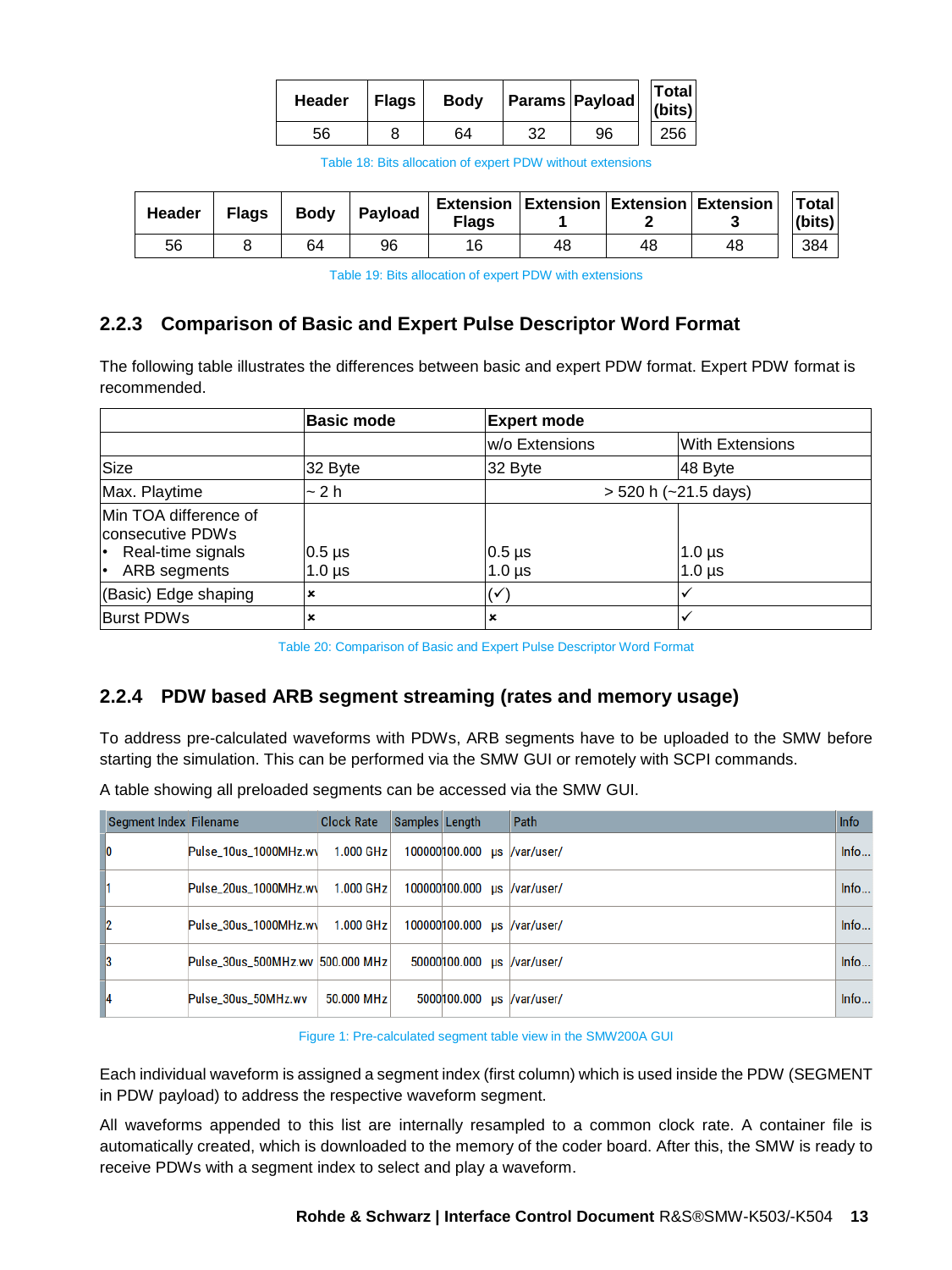In order to reach high PDW streaming rates with ARB segments, the SMW firmware up samples the user waveforms before processing them in hardware to minimize the hardware resampling delay. This in turn leads to a higher memory usage.

| Extended Sequencer B: Waveform List - /var/user/wv_segments_k503.inf_mswv |                                   |                   |                |               |                                   |            |  |             |
|---------------------------------------------------------------------------|-----------------------------------|-------------------|----------------|---------------|-----------------------------------|------------|--|-------------|
|                                                                           | <b>Desired ARB Streaming Rate</b> |                   |                |               |                                   |            |  |             |
|                                                                           |                                   |                   | 250 kPDW/s     |               |                                   |            |  |             |
| Segment Index Filename                                                    |                                   | <b>Clock Rate</b> | Samples Length |               | Path                              |            |  | <b>Info</b> |
| 10                                                                        | Pulse_10us_1000MHz.wv             | 1.000 GHz         |                | 100000100.000 | us /var/user/                     |            |  | Info        |
|                                                                           |                                   |                   |                |               | <b>Desired ARB Streaming Rate</b> |            |  |             |
|                                                                           | Pulse_20us_1000MH                 |                   |                |               |                                   | 250 kPDW/s |  | Info        |
| l2                                                                        | Pulse_30us_1000MH                 |                   |                |               |                                   | 500 kPDW/s |  | Info        |
|                                                                           |                                   |                   |                |               |                                   |            |  |             |
| 3                                                                         | Pulse_30us_500MH;                 |                   |                |               |                                   | 750 kPDW/s |  | Info        |
| 14                                                                        | Pulse_30us_50MHz.                 |                   |                |               |                                   |            |  | Info        |
|                                                                           |                                   |                   |                |               |                                   | 1 MPDW/s   |  |             |

The desired ARB streaming rate can be selected in the SMW200A GUI:

<span id="page-13-1"></span>Figure 2: Selection of desired ARB Streaming Rate in SMW200A GUI

The selected streaming rate determines the waveform clock rate after resampling and consequently the memory usage. The following table provides an overview about desired ARB segment streaming rate, waveform clock rate, minimum segment length and as an example minimum memory usage for 1000 segments with a lengths of 100 µs each.

| <b>ARB Segment</b><br><b>Streaming Rate</b> | <b>Waveform Clock Rate</b>                                                                  | Minimum segment<br>length <sup>1</sup> | <b>Minimum Memory Usage</b><br>$(1000$ segments; 100 µs<br>$per$ segment) <sup>2</sup> |
|---------------------------------------------|---------------------------------------------------------------------------------------------|----------------------------------------|----------------------------------------------------------------------------------------|
| <b>250 kPDW/s</b>                           | $max(37.5 \text{ MHz}, \text{highest clock }  27.3 \text{ µs})$<br>rate of loaded segments) |                                        | 15 MByte                                                                               |
| 500 kPDW/s                                  | max(75 MHz, highest clock<br>rate of loaded segments)                                       | 13.7 µs                                | 30 MByte                                                                               |
| 750 kPDW/s                                  | max(300 MHz, highest clock<br>rate of loaded segments)                                      | $3.41 \,\mu s$                         | 120 MByte                                                                              |
| 1 MPDW/s                                    | 2.4 GHz                                                                                     | 427 ns                                 | 960 Mbyte                                                                              |

<span id="page-13-0"></span>Table 21: Overview about relation of max. ARB streaming rate, waveform clock rate, min. segment length and memory usage

The 24 Bit SEGMENT field inside the R&S PDW theoretically allows to address  $2^{24}$  = 16.777.216 individual waveforms. The maximum number of segments with minimum segment size is [2](#page-13-1) million.<sup>2</sup>

A mix of real-time PDWs and PDWs which address ARB segments during simulation is supported.

l

<sup>1</sup> Minimum RAM granularity = 1024 Samples

 $2$  Max. Memory size = 2 GSamples (requires SMW-K515)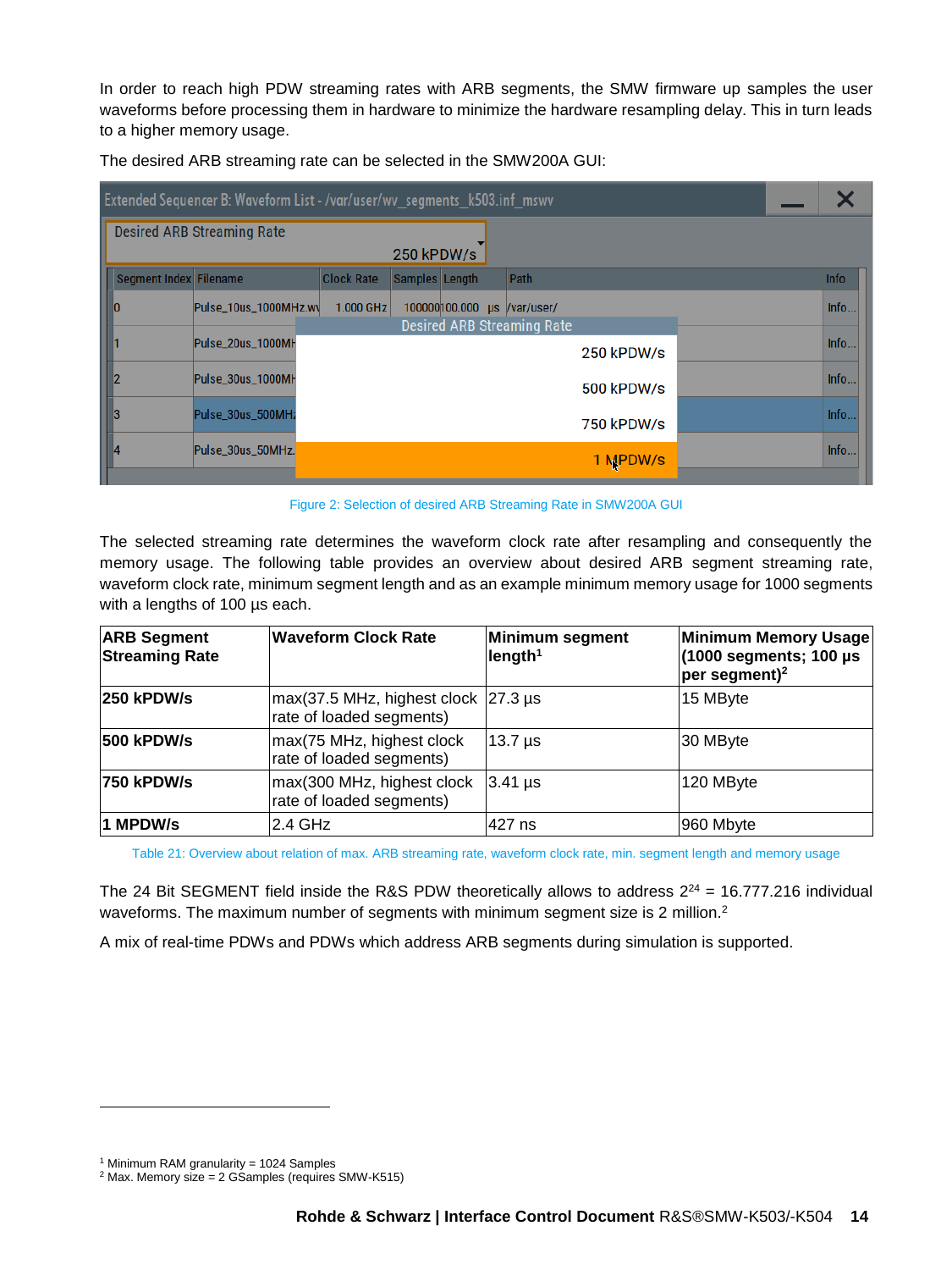# <span id="page-14-0"></span>**2.3 Timed Control Descriptor Word (TCDW)**

By setting the CTRL flag in the xDW flags section, the user can issue commands such as changing the instrument RF frequency and/or amplitude of the signal generator directly from the descriptor word stream or arm the Extended Sequencer, where otherwise a SCPI command would have been necessary.

By embedding the control commands directly in the descriptor word stream, the start of the frequency or amplitude change procedure can be exactly determined by the TOA.



**Mechanical step attenuators for level setting are subject to wear and tear when frequently switched.**

#### <span id="page-14-1"></span>**2.3.1 Timed Control Descriptor Word Data Content**

#### **2.3.1.1 Header**

The TCDW header section contains the TOA and flags which define the command type.

| <b>TCDW header</b> | 48 Bit          |                                                                                                                                                                                                                                                                 |        |        |  |
|--------------------|-----------------|-----------------------------------------------------------------------------------------------------------------------------------------------------------------------------------------------------------------------------------------------------------------|--------|--------|--|
| <b>Parameter</b>   | <b>Basic</b>    | <b>Expert</b>                                                                                                                                                                                                                                                   |        |        |  |
| TOA                | unsigned<br>int | Timestamp relative to scenario start trigger event                                                                                                                                                                                                              | 44 Bit | 52 Bit |  |
| <b>PATH</b>        | <b>Boolean</b>  | Specifies RF path which is affected by TCDW<br>$0 =$ Path A<br>$1 =$ Path B                                                                                                                                                                                     | 1 Bit  | 1 Bit  |  |
| <b>CMD</b>         | unsigned<br>int | Specifies command type<br>$0 =$ Frequency change<br>$1 =$ Amplitude change<br>$2$ = Frequency and amplitude change<br>3 = Arm Extended Sequencer in Trigger Mode<br>'Armed Auto' (Stop internal counter and set to<br>zero, xDWs in buffer are still available) | 3 Bit  | 3 Bit  |  |

Table 22: TCDW Header Structure

#### <span id="page-14-2"></span>**2.3.1.2 Flags**

The TCDW flags section contains information about the xDW type.

<span id="page-14-3"></span>

| <b>TCDW flags</b> | <b>16 Bit</b>  | 8 Bit                                                                                     |              |               |
|-------------------|----------------|-------------------------------------------------------------------------------------------|--------------|---------------|
| Parameter         | Data type      | <b>Description</b>                                                                        | <b>Basic</b> | <b>Expert</b> |
| <b>CTRL</b>       | <b>Boolean</b> | Indicates whether descriptor word is a PDW or a<br><b>TCDW</b><br>$0 = PDW$<br>$1 = TCDW$ | 1 Bit        | 1 Bit         |
| <b>RSVD</b>       |                | Reserved for future use                                                                   | 15 Bit       | 7 Bit         |

Table 23: TCDW Flags Structure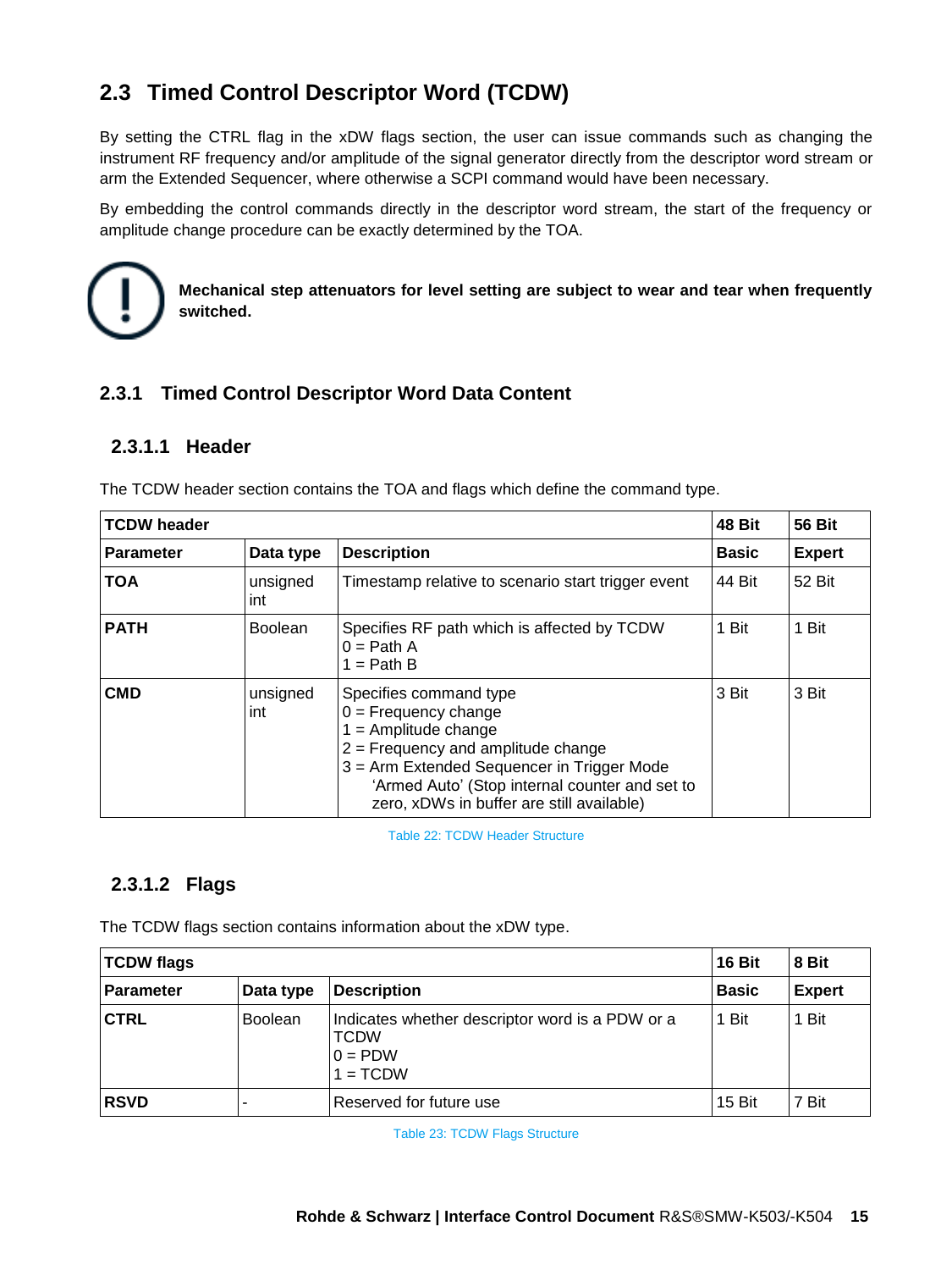#### **2.3.1.3 Body**

| <b>TCDW Body</b> |                       |                    |                                                |                 |               |                   |                      | 64 Bit | 64 Bit |
|------------------|-----------------------|--------------------|------------------------------------------------|-----------------|---------------|-------------------|----------------------|--------|--------|
| <b>Parameter</b> | Data type             | <b>Description</b> |                                                | <b>Basic</b>    | <b>Expert</b> |                   |                      |        |        |
| <b>FVAL</b>      | unsigned<br>int       |                    | RF frequency setting of signal generator in Hz |                 |               |                   |                      | 40 Bit | 40 Bit |
| <b>LVAL</b>      | signed<br>fixed point |                    | RF level setting of signal generator in dBm    |                 |               |                   |                      |        | 24 Bit |
|                  | <b>BCD</b>            | <b>Bit</b>         | $\bf{0}$                                       | $1 - 7$         | $8 - 11$      | $12 - 15$         | $16 - 23$            |        |        |
|                  |                       | Value              | Sign<br>$0 = pos$<br>$1 = neq$                 | Integer<br>part | Tenth<br>part | Hundredth<br>part | Unused<br>(Set to 0) |        |        |

The TCDW body section contains values for instrument RF frequency and level.

Table 24: TCDW Body Structure

#### <span id="page-15-4"></span><span id="page-15-0"></span>**2.3.2 Timed Control Descriptor Word Bits Allocation**

<span id="page-15-5"></span>The following tables illustrate the TCDW bit allocation for basic and expert TCDWs.

| <b>Header</b> | <b>Flags</b> | <b>Body</b> | Total<br>(bits) |
|---------------|--------------|-------------|-----------------|
| 48            | 16           | 64          | 128             |

Table 25: Bits allocation of basic TCDW

| <b>Header</b> | <b>Flags</b> | <b>Body</b> | <b>Total</b><br>(bits) |
|---------------|--------------|-------------|------------------------|
| 56            | 8            | 64          | 128                    |

Table 26: Bits allocation of expert TCDW

#### <span id="page-15-6"></span><span id="page-15-1"></span>**2.3.3 Comparison of Basic and Expert Timed Control Descriptor Word Format**

The following table illustrates the differences between basic and expert TCDW format. Expert TCDW format is recommended.

<span id="page-15-7"></span>

|               | <b>Basic mode</b>  | <b>Expert mode</b>           |
|---------------|--------------------|------------------------------|
| Size          | 16 Byte            | 16 Byte                      |
| Max. Playtime | -2 h<br>$\tilde{}$ | $\vert$ > 520 h (~21.5 days) |

Table 27: Comparison of Basic and Expert Timed Control Descriptor Word Format

# <span id="page-15-2"></span>**3 Timing Requirements**

## <span id="page-15-3"></span>**3.1 Descriptor Word Processing**

A descriptor word arriving at the ADV DATA / CTRL interface is unpacked from the TCP or UDP packet and written to a buffer.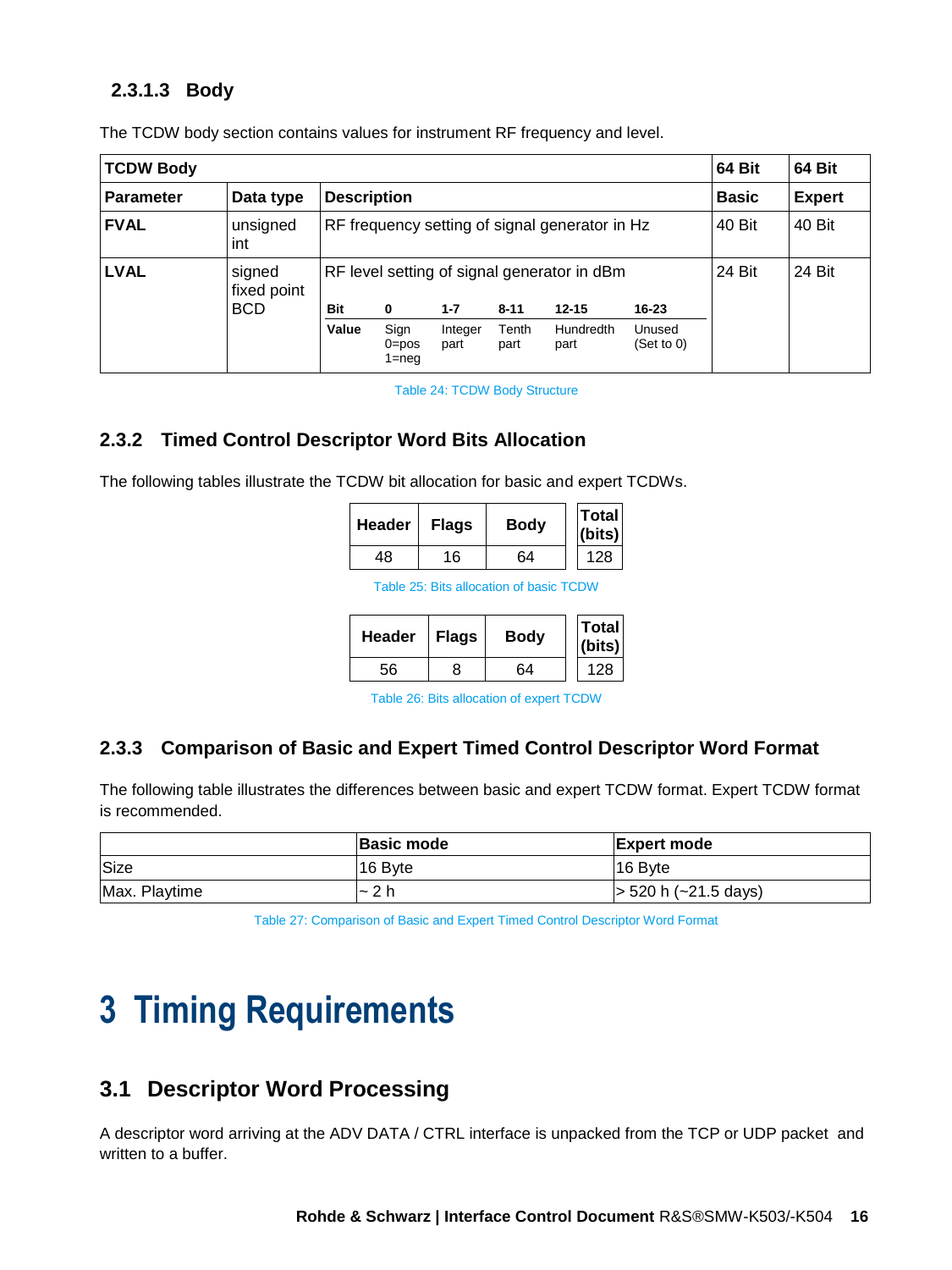Based on an internal counter that is increased by 1 at a clock rate of 2.4 GHz (resolution of 1/(2.4·10<sup>9</sup>) s) the first xDW in the buffer is processed. The TOA of a descriptor word is given in clock ticks.

In each clock cycle the current counter state  $t$  is compared to the TOA of the first descriptor word in the buffer. The following applies:

- counter state = TOA of the next xDW in buffer:  $xDW$  is processed. Example:  $t = 10$  and TOA = 10
- counter state  $<$  TOA of the next xDW in buffer: do nothing. Example:  $t = 10$  and TOA = 140
- counter state > TOA of the next xDW in buffer: xDW is ignored and removed from the buffer. Example: t  $=10$  and TOA  $= 5$ .

*Info: Current counter state and buffer level (filled/remain) are indicated in the Statistics tab of the Extended Sequencer.*

If the next descriptor word in the buffer is a timed control descriptor word the instrument RF settings specified in the descriptor word are applied or the Extended Sequencer is re-armed at the specified TOA.

If a pre-calculated ARB segment is addressed, the respective segment is loaded from the ARB memory (Max. memory size: 2 GSamples (requires SMW-K515)).

In case the descriptor word contains a signal description, the corresponding I/Q signal is generated in realtime.

A multiplexer interleaves pre-calculated ARB segments and real-time signals. Frequency, phase and/or amplitude offsets are applied as specified in the xDW.

<span id="page-16-0"></span>If applicable, the pulse edges are shaped according to the edge parameters in the PDW.

## **3.2 Minimum TOA difference of consecutive PDWs**

| <b>Installed Option</b>                   | <b>Basic PDW</b> | <b>Expert PDW w/o Extensions</b> | <b>Expert PDW with Extensions</b> |
|-------------------------------------------|------------------|----------------------------------|-----------------------------------|
| <b>SMW-K503</b>                           | $1.0 \text{ us}$ | l1.0 us                          | 1.0 <sub>us</sub>                 |
| <b>SMW-K504</b>                           |                  |                                  |                                   |
| • Real-time signals $\left 0.5\right $ ps |                  | $0.5 \,\mu s$                    | $1.0 \,\mu s$                     |
| • ARB segments                            | $1.0 \,\mu s$    | $1.0 \,\mu s$                    | 1.0 us                            |

The minimum TOA difference applies to the current PDW in relation to the previous PDW.

Table 28: Min. TOA difference of consecutive PDWs

<span id="page-16-1"></span>The following diagram explains the different restrictions in basic and expert mode for all possible combinations of real-time signals and ARB segments.

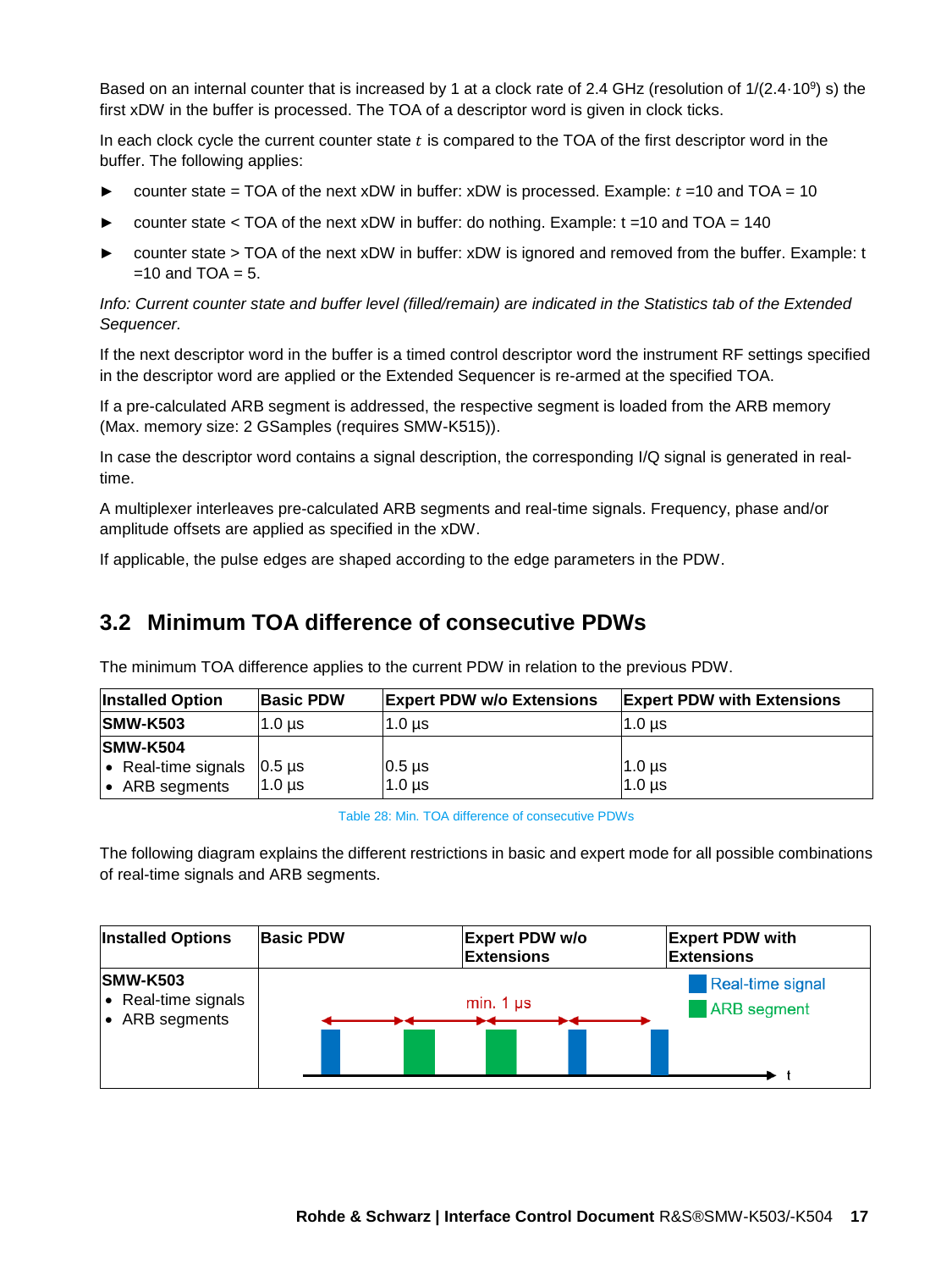| <b>Installed Options</b>                                 | <b>Basic PDW</b>                         | <b>Expert PDW w/o Extensions</b>                           |
|----------------------------------------------------------|------------------------------------------|------------------------------------------------------------|
| <b>SMW-K504</b><br>• Real-time signals<br>• ARB segments | min. 1µs min. 1µs $0.5\mu s$ 0.5 $\mu s$ | <b>Real-time signal</b><br>min. min.<br><b>ARB</b> segment |



Table 29: Illustration of min. TOA difference of consecutive PDWs

# <span id="page-17-1"></span><span id="page-17-0"></span>**3.3 Dropping of Descriptor Words**

There are three reasons for a descriptor word getting dropped:

#### **1. Internal counter state > TOA of xDW**

If a xDW arrives too late at the ADV DATA/CTRL interface, it is dropped.

#### **2. Two xDWs with identical TOA are received at ADV DATA/CTRL interface**

In this case, the xDW that is received first (xDW  $\,$  1) is processed, the second xDW (xDW  $\,$  2) is dropped

|                  | <b>TOA</b> | Received | <b>Processing</b> |
|------------------|------------|----------|-------------------|
| xDW 1            | 10         | first    | executed          |
| $\mathsf{xDW}$ 2 | 10         | second   | dropped           |

Table 30: Pulse dropping: PDWs with identical TOA

#### <span id="page-17-2"></span>**3. TOA of successive xDW < (TOA of current xDW + (TON + RISE\_TIME + FALL\_TIME) of current xDW)**

#### **or**

#### **TOA of successive xDW < (TOA of current xDW + duration of segment addressed by current xDW)**

In this case, playback of the successive xDW 2 starts, before the previous pulse (described in xDW\_1) is finished. The signal described in xDW\_1, even though not finished, is aborted at the TOA of xDW\_2 and xDW\_2 is executed

|             | <b>TOA</b> | <b>TON</b> | Aborted at counter Processing<br><b>Istate</b> |          |
|-------------|------------|------------|------------------------------------------------|----------|
| <b>xDW</b>  | 10         |            | 15                                             | laborted |
| <b>xDW2</b> | 15         |            |                                                | executed |

Table 31: Pulse dropping: TOA of successive xDW < TOA of current xDW + TON of current xDW

<span id="page-17-3"></span>This is also valid in case xDW\_1 addresses a pre-calculated ARB segment. In this case, TON can be replaced by the segment playtime in the formula above.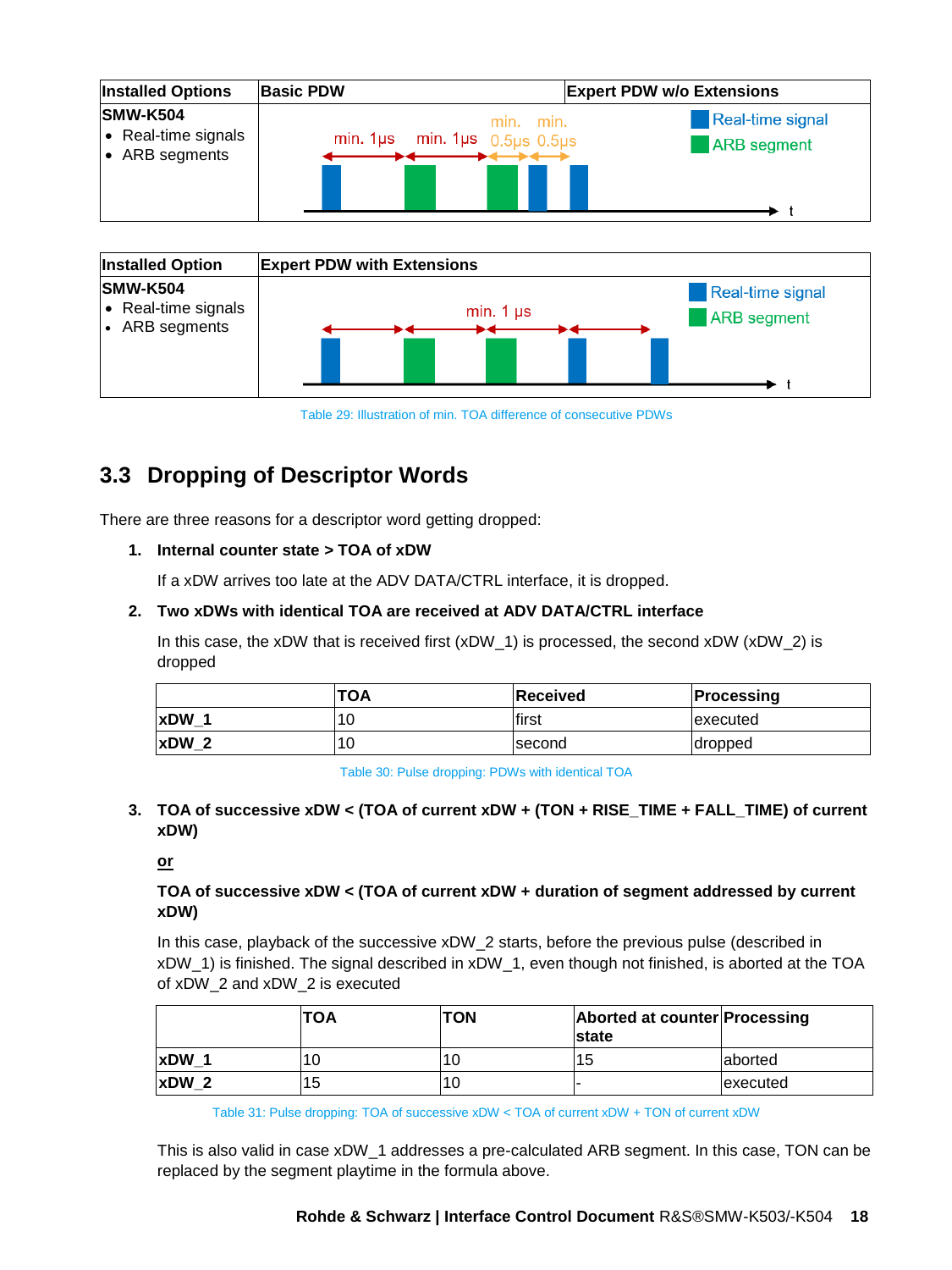

**Note: xDWs have to be sent in the correct order of their TOA. There is no sorting of xDWs according to TOA in the SMW.**

*Info: The number of executed and dropped xDWs since the last counter reset are indicated in the Statistics tab of the Extended Sequencer in the SMW GUI.*

# <span id="page-18-0"></span>**4 Network Interface Properties**

| <b>Connector designation</b> | <b>ADV DATA/CTRL</b>    |
|------------------------------|-------------------------|
| <b>Mechanical connector</b>  | IRJ45                   |
| Supported data rates         | 10/100/1000 Mbit/s      |
| Supported network protocols  | TCP, UDP <sup>3,4</sup> |

Table 32: Network interface properties

#### <span id="page-18-1"></span>**TCP**

When using TCP to send xDWs to the SMW, it is highly recommended to switch off Nagle's algorithm for the sender, since this algorithm interacts badly with TCP delayed acknowledgments. This can be done by enabling the socket option TCP\_NODELAY.

#### **UDP**

When using UDP to send PDWs to the SMW, it must be considered that the sender application is responsible for fragmenting the PDW data into UDP datagrams of an appropriate size. It is highly recommended to limit the datagram size to a maximum of 512 bytes.

To improve real-time capability, the Address Resolution Protocol (ARP) table of the sender should be up-todate before starting to send UDP datagrams. Otherwise, the first datagram will be possibly sent delayed, since the sender has to send an ARP request and wait for the response to update his ARP table before. This can be done by sending empty UDP datagrams to the SMW DSP. The procedure has to be repeated depending on the ARP table timeout of the sender.



l

**Note: The DSP works reliable with TCP- and UDP-packets with a minimum packet size of 640 Byte and a maximum packet size of 1456 Byte (TCP) and 1468 Byte (UDP) . Sending smaller packets can cause packet loss. It is recommended to send packets of ten PDWs. When sending single PDWs, the packet size has to be artificially increased by sending copies of the PDW and setting the IGNORE\_PDW flag in the PDW copies.** 

**Using TCP, packet losses are corrected through re-transmissions. If timing restrictions allow for retransmissions, sending PDW copies is not required.**

<sup>3</sup> Can be selected in the SMW200A GUI

<sup>4</sup> Packet overhead: TCP: 54 Byte, UDP: 42 Byte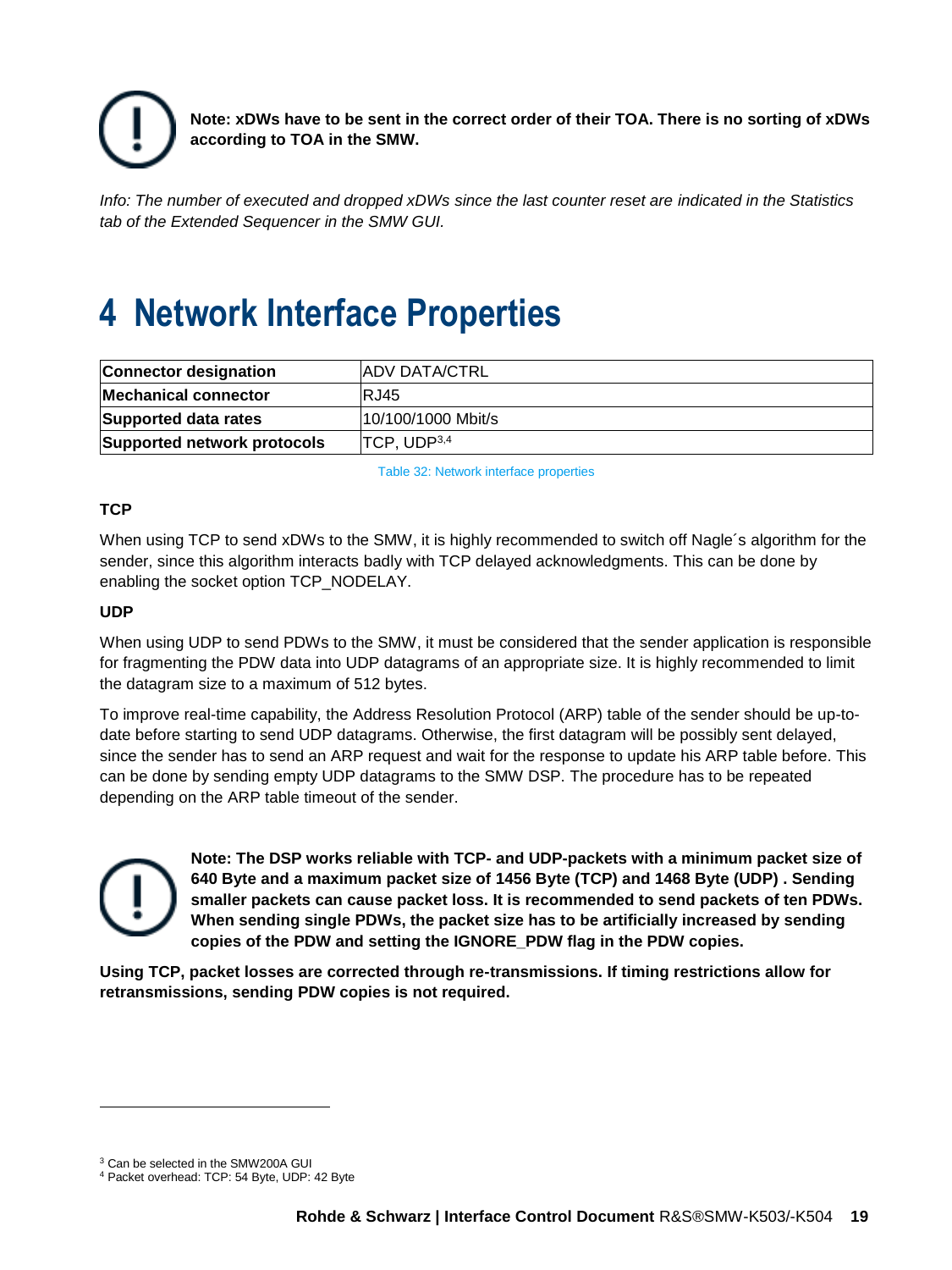# <span id="page-19-0"></span>**5 Appendix**

# <span id="page-19-1"></span>**A Examples**

### <span id="page-19-2"></span>**A.1 Basic PDW**

| <b>Parameter</b>   | <b>Parameter Value</b> | <b>Meaning</b>   | <b>Binary Data</b>                   |  |
|--------------------|------------------------|------------------|--------------------------------------|--|
| <b>PDW Header</b>  |                        |                  |                                      |  |
| <b>TOA</b>         | 40000                  | $100 \mu s$      |                                      |  |
| <b>SEG</b>         | 0                      | False            | 0x0000003a9800                       |  |
| <b>RSVD</b>        | $\overline{0}$         |                  |                                      |  |
| <b>PDW Flags</b>   |                        |                  |                                      |  |
| <b>CTRL</b>        | $\overline{0}$         | False            |                                      |  |
| <b>RSVD</b>        | 0                      |                  |                                      |  |
| <b>PHASE_MOD</b>   | 0                      | Absolute         |                                      |  |
| <b>IGNORE_PDW</b>  | $\overline{0}$         | False            |                                      |  |
| M4                 | 0                      |                  | 0x01                                 |  |
| <b>M3</b>          | 0                      | Marker 3 off     |                                      |  |
| M <sub>2</sub>     | $\overline{0}$         | Marker 2 off     |                                      |  |
| <b>M1</b>          | 1                      | Marker 1 on      |                                      |  |
| <b>PDW Body</b>    |                        |                  |                                      |  |
| <b>FRQ</b>         | 894784854              | -500 MHz         |                                      |  |
| LEV                | 6422                   | 6 dB             | 0xcaaaaaaa40261555                   |  |
| <b>PHS</b>         | 461                    | $30^\circ$       |                                      |  |
| <b>PDW Payload</b> |                        |                  |                                      |  |
| <b>MOD</b>         | linear $FMCW = 1$      | linear FMCW      |                                      |  |
| <b>RSVD</b>        | 0                      |                  |                                      |  |
| <b>TON</b>         | 24000                  | $10 \mu s$       | 0x100000005dc00001234882ef6b75000000 |  |
| <b>FREQ_INC</b>    | 320269318056821        | 1 GHz / 23999 Sa |                                      |  |
| <b>RSVD</b>        | $\overline{0}$         |                  |                                      |  |

Table 33: Basic PDW example to generate linear FMCW real-time signal

#### <span id="page-19-3"></span>**PDW:**

0x0000003a 0x980001ca 0xaaaaaa40 0x26155510 0x0000005d 0xc0000123 0x4882ef6b 0x75000000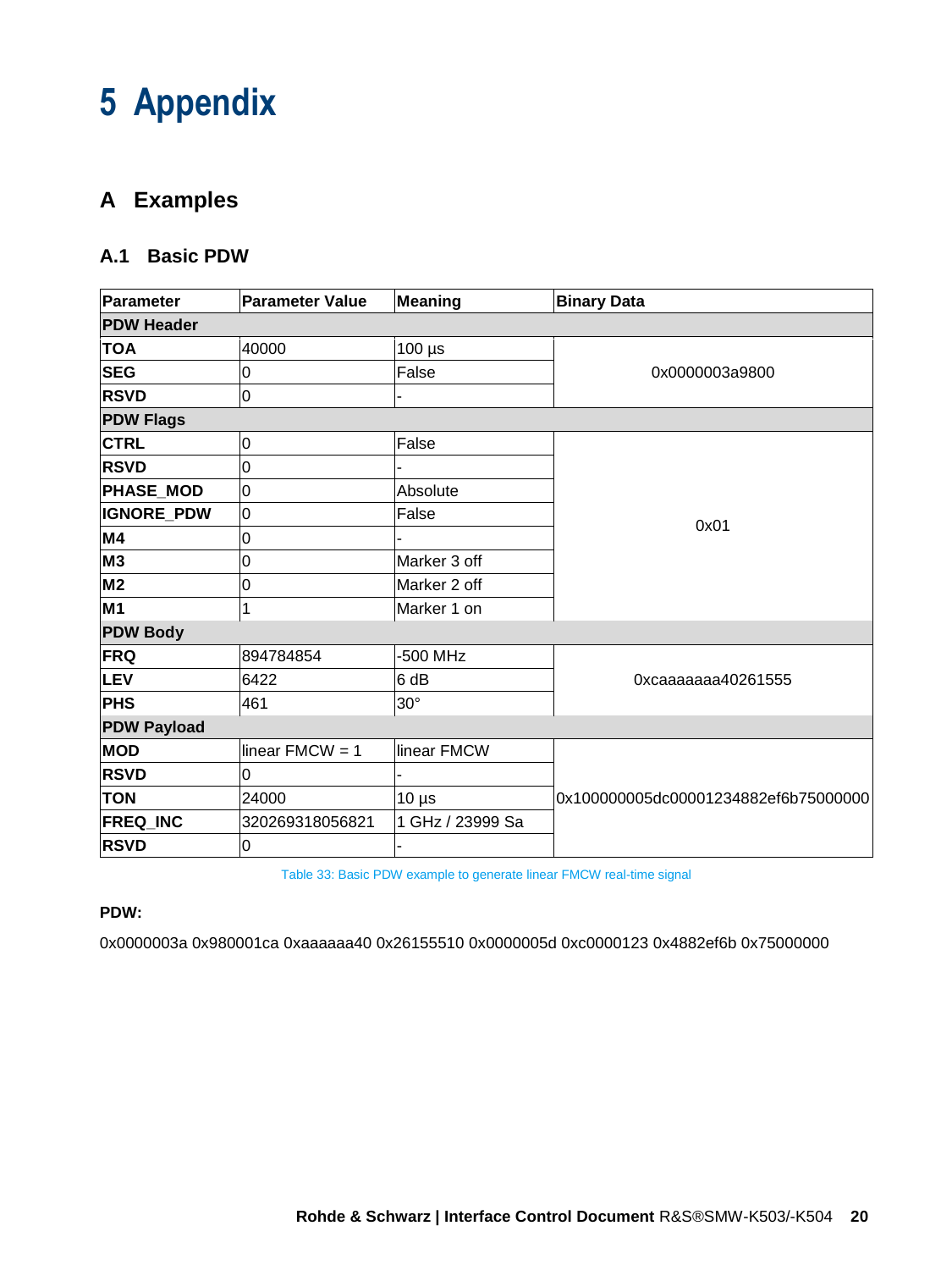## <span id="page-20-0"></span>**A.2 Basic TCDW**

| Parameter         | <b>Parameter Value</b> | Meaning                           | <b>Bytes</b>       |  |
|-------------------|------------------------|-----------------------------------|--------------------|--|
| <b>PDW Header</b> |                        |                                   |                    |  |
| <b>TOA</b>        | 40000                  | $100 \mu s$                       |                    |  |
| <b>PATH</b>       | 0                      | Path A                            | 0x0000003a9802     |  |
| <b>CMD</b>        | 2                      | Frequency and<br>amplitude change |                    |  |
| <b>PDW Flags</b>  |                        |                                   |                    |  |
| <b>CTRL</b>       |                        | True                              |                    |  |
| <b>RSVD</b>       | 0                      |                                   | 0x8000             |  |
| <b>PDW Body</b>   |                        |                                   |                    |  |
| <b>IFVAL</b>      | 10900000000            | 10.9 GHz                          |                    |  |
| <b>LVAL</b>       | 7536640                | -13 dBm                           | 0x0289b0cd008d0000 |  |

Table 34: Basic TCDW example to switch instrument RF level and frequency

#### <span id="page-20-1"></span>**TCDW:**

0x0000003a 0x98028000 0x0289b0cd 0x008d0000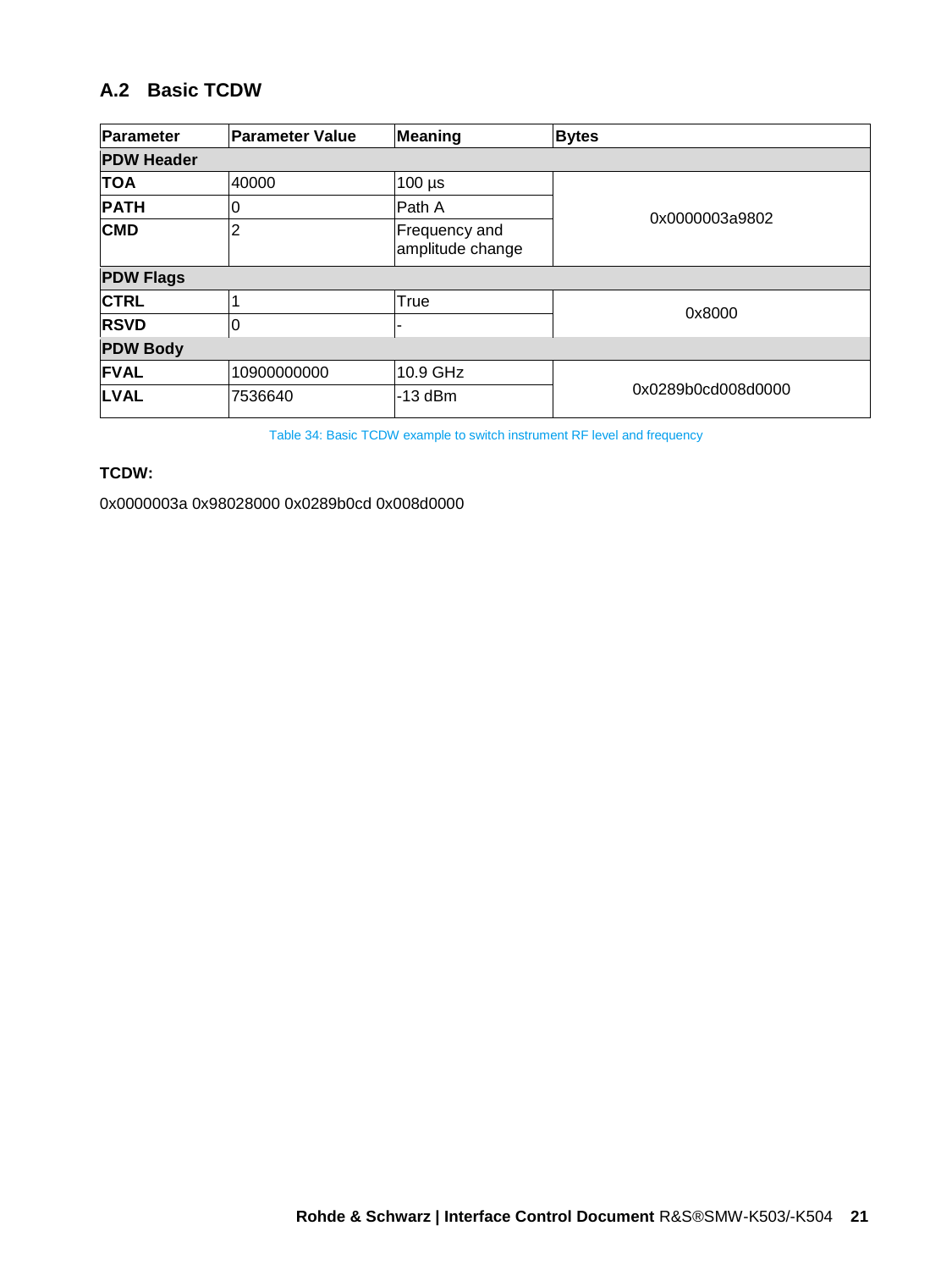## <span id="page-21-0"></span>**A.3 Expert PDW**

| Parameter                   | <b>Parameter Value</b>  | <b>Meaning</b>        | <b>Bytes</b>               |
|-----------------------------|-------------------------|-----------------------|----------------------------|
| <b>PDW Header</b>           |                         |                       |                            |
| <b>TOA</b>                  | 120000                  | $50 \,\mathrm{\mu s}$ |                            |
| <b>SEG</b>                  | 0                       | False                 | 0x000000001d4c04           |
| <b>USE_EXTENSION</b>        | 1                       | True                  |                            |
| <b>PARAMS</b>               | O                       | No params             |                            |
| <b>PDW Flags</b>            |                         |                       |                            |
| <b>CTRL</b>                 | 0                       | False                 |                            |
| <b>RSVD</b>                 | 0                       |                       |                            |
| <b>PHASE_MOD</b>            | 0                       | Absolute              |                            |
| <b>IGNORE PDW</b>           | 0                       | False                 | 0x01                       |
| M4                          | 0                       |                       |                            |
| M <sub>3</sub>              | 0                       | Marker 3 off          |                            |
| M <sub>2</sub>              | 0                       | Marker 2 off          |                            |
| <b>M1</b>                   | 1                       | Marker 1 on           |                            |
| <b>PDW Body</b>             |                         |                       |                            |
| <b>FRQ</b>                  | 223696214               | $-125$ MHz            |                            |
| <b>LEV</b>                  | 23197                   | 3 dB                  | 0xe55555555a9d5555         |
| <b>PHS</b>                  | 21845                   | 120°                  |                            |
| <b>PDW Payload</b>          |                         |                       |                            |
| <b>MOD</b>                  | 2                       | triangular chirp      |                            |
| <b>RSVD</b>                 | 0                       |                       | 0x2000bb8000003803bb0c6860 |
| <b>TON</b>                  | 48000                   | $20 \mu s$            |                            |
| FREQ INC                    | 1588674209888           | 500 MHz / 62399 Sa    |                            |
| <b>PDW Extension Flags</b>  |                         |                       |                            |
| FIELD_1_TYPE                | 1                       | Edge field            |                            |
| FIELD_2_TYPE                | $\overline{\mathbf{c}}$ | <b>Burst field</b>    | 0x2800                     |
| FIELD_3_TYPE                | $\overline{0}$          | Unused                |                            |
| <b>RSVD</b>                 | <sup>0</sup>            |                       |                            |
| <b>PDW Extension Fields</b> |                         |                       |                            |
| EDGE_TYPE                   | 0                       | Linear                |                            |
| <b>MULTIPLIER</b>           | $\overline{0}$          | x1                    | 0x000708001c20             |
| RISE_TIME                   | 7200                    | $3 \mu s$             |                            |
| <b>FALL_TIME</b>            | 7200                    | $3 \mu s$             |                            |
| <b>BURST PRI</b>            | 192000                  | $80 \,\mathrm{\mu s}$ | 0x0002ee000009             |
| <b>BURST ADD PULSES</b> 9   |                         | 9                     |                            |
| <b>STUFFING</b>             | 0                       | stuffing              | 0x000000000000             |

Table 35: Expert PDW example to generate multiple triangular FMCW real-time signals with linear edges

#### <span id="page-21-1"></span>**PDW:**

0x00000000 0x1d4c0441 0xf2aaaaaa 0x5a9d5555 0x2000bb80 0x00003803 0xbb0c6860 0x28000007 0x08001c20 0x0002ee00 0x00090000 0x00000000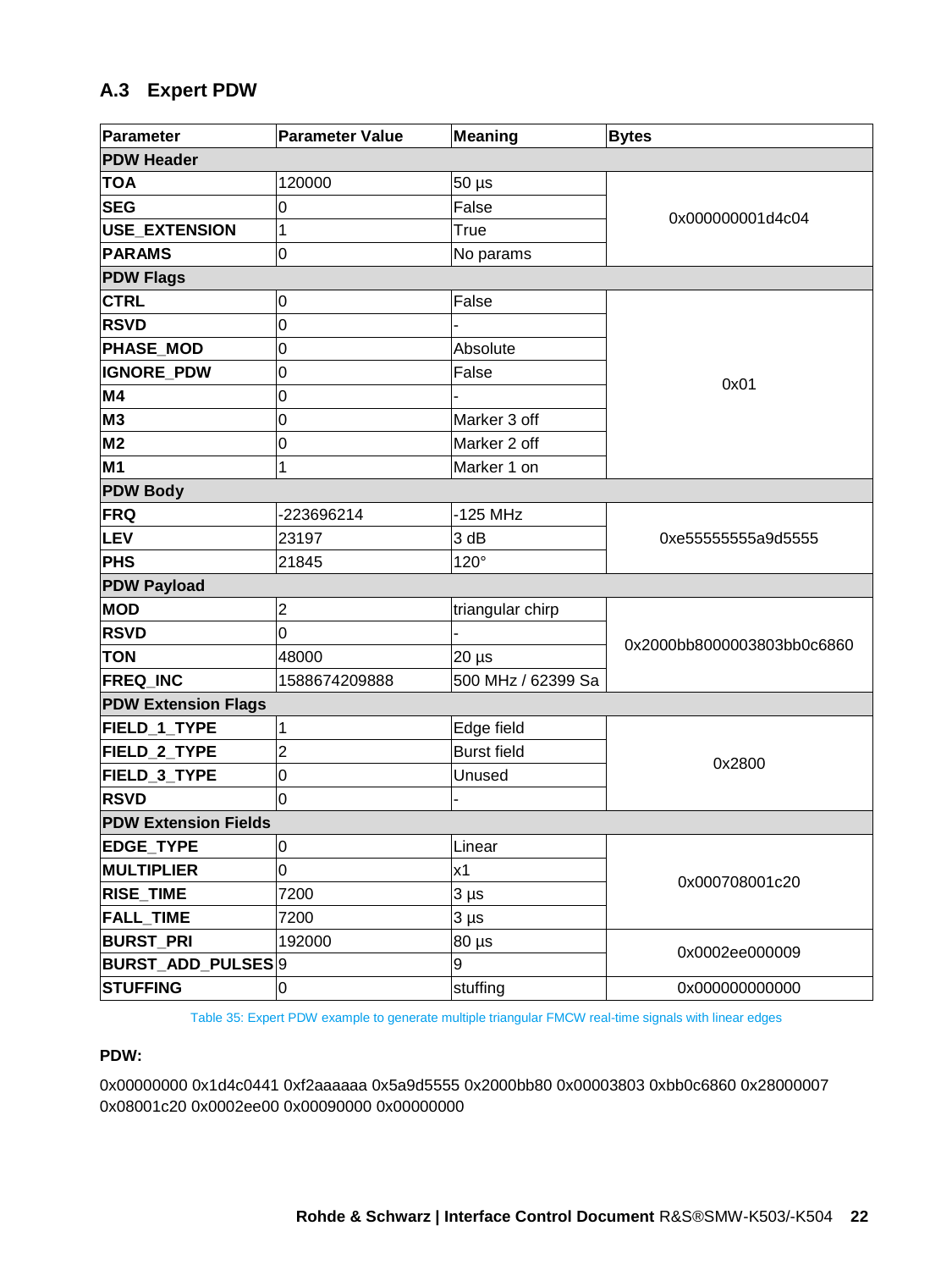# <span id="page-22-0"></span>**A.4 Expert TCDW**

| Parameter         | <b>Parameter Value</b> | Meaning                           | <b>Bytes</b>       |  |
|-------------------|------------------------|-----------------------------------|--------------------|--|
| <b>PDW Header</b> |                        |                                   |                    |  |
| <b>TOA</b>        | 240000                 | $100 \mu s$                       |                    |  |
| <b>PATH</b>       | U                      | Path A                            | 0x000000003a9802   |  |
| <b>CMD</b>        | 2                      | Frequency and<br>amplitude change |                    |  |
| <b>PDW Flags</b>  |                        |                                   |                    |  |
| <b>CTRL</b>       |                        | True                              |                    |  |
| <b>RSVD</b>       | 0                      |                                   | 0x80               |  |
| <b>PDW Body</b>   |                        |                                   |                    |  |
| <b>FVAL</b>       | 10900000000            | 10.9 GHz                          | 0x0289b0cd008d0000 |  |
| <b>LVAL</b>       | -7536640               | $-13$ dBm                         |                    |  |

Table 36: Expert TCDW example to switch instrument RF level and frequency

#### <span id="page-22-1"></span>**TCDW:**

0x00000000 0x3a980280 0x0289b0cd 0x008d0000